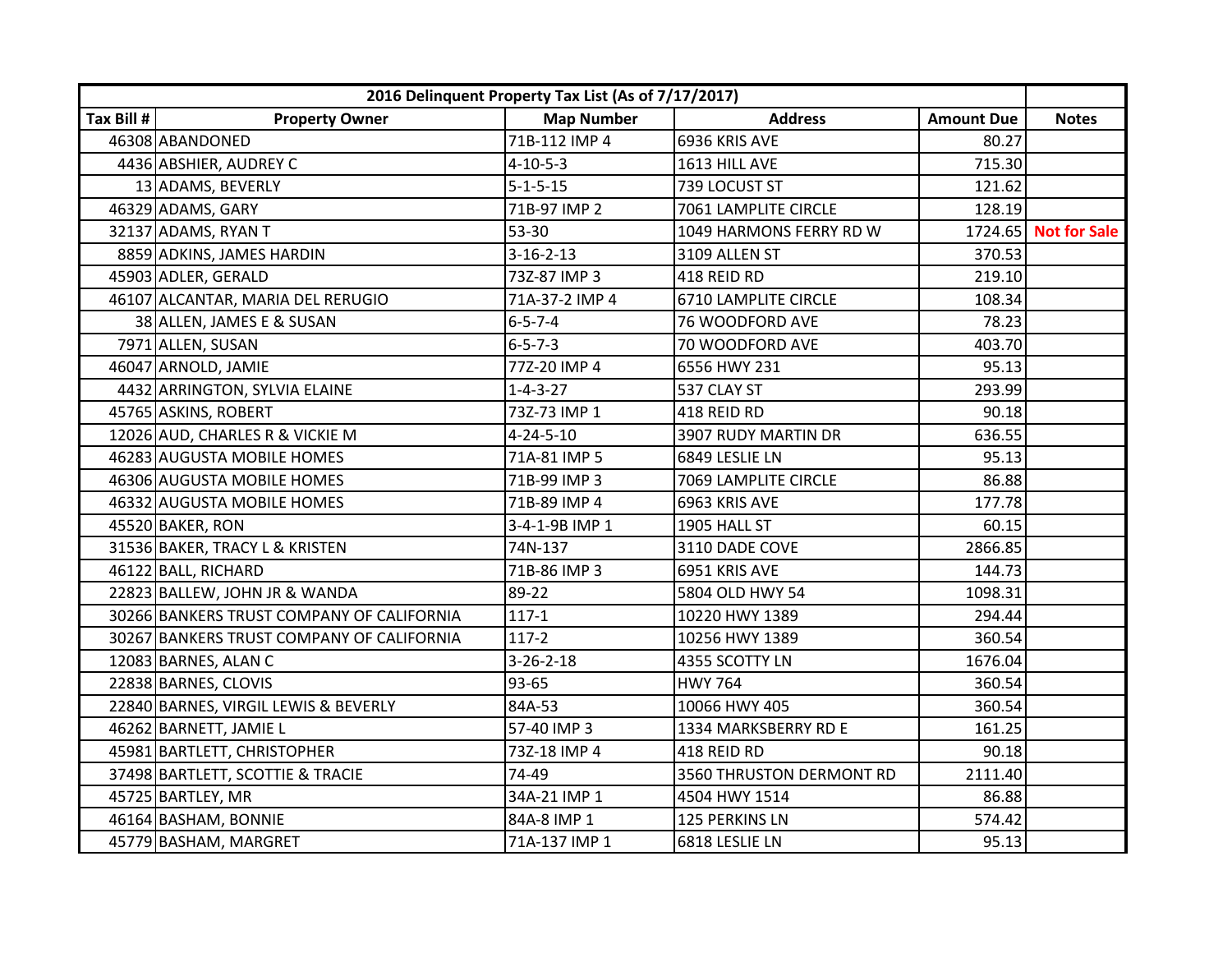| 22904 BASHAM, MARVIN FORD         | 84A-8              | 125 PERKINS LN             | 195.25  |                      |
|-----------------------------------|--------------------|----------------------------|---------|----------------------|
| 7661 BASHAM, THOMAS ALTON &       | $3 - 5 - 2 - 8$    | 1836 CHURCHILL DR          | 269.87  |                      |
| 12106 BEITLER, DAVID R & SHERRY L | $4 - 25 - 10 - 9$  | 2406 CASCADES POINTE       | 3054.38 |                      |
| 30566 BELL, BRENT L & TRICIA      | 77-39              | 6930 HWY 231               | 277.90  |                      |
| 30255 BELL, BRENT L & TRICIA L    | 5A-33              | 6081 FIRST ST              | 89.49   |                      |
| 22951 BELL, LINWOOD               | 130A0-93           | <b>WALNUT ST</b>           | 528.14  |                      |
| 17030 BICKETT, EVA &              | $4 - 24 - 6 - 12$  | 4125 RUDY MARTIN DR        |         | 1269.51 Not for Sale |
| 237 BILLINGS, ALOHA W             | $4 - 15 - 4 - 19$  | 2214 YORK DR               | 353.04  |                      |
| 45711 BITTEL, TONY                | 75-66-1 IMP 1      | 5349 MILLERS MILL RD       | 111.67  |                      |
| 34473 BIVENS, BILLY & ANGELA      | 40-74              | 4821 HWY 81                | 1070.22 |                      |
| 29205 BLAN, DAVID W & LENIAH R    | 128-21-2           | 9206 JACK HINTON RD        | 1086.73 |                      |
| 12162 BOARMAN, DARYL & TONYA      | $2 - 10 - 3 - 50$  | 1506 WING AVE              | 909.21  |                      |
| 23151 BOEHMAN, ERIC J             | 108-97             | 10180 CAMPGROUND RD        | 647.13  |                      |
| 23173 BOLING, NAOMI               | 11-99              | <b>HWY 60 W</b>            | 46.52   |                      |
| 7769 BOUSER, JAMES ROBERT         | $4 - 10 - 2 - 3$   | 1413 ST MARYS AVE          | 595.18  |                      |
| 12215 BRATCHER, PAUL J & WINTER D | 4-20-13-74         | 2071 BARRON DR             | 1234.82 |                      |
| 46347 BRATCHER, ROBERT            | 73Z-64 IMP 5       | 418 REID RD                | 176.16  |                      |
| 38373 BREKK FARMS LLC             | 46-14              | 1800 RIVER RD              | 316.93  |                      |
| 38374 BREKK FARMS LLC             | 46-18-3            | 3493 MEDLEY RD             | 277.90  |                      |
| 20131 BREKK PROPERTIES LLC        | $6 - 18 - 1 - 18$  | 700 TURTLE CREEK DR        | 162.21  |                      |
| 20132 BREKK PROPERTIES LLC        | $6 - 18 - 1 - 19$  | <b>710 TURTLE CREEK DR</b> | 162.21  |                      |
| 20133 BREKK PROPERTIES LLC        | $6 - 18 - 1 - 20$  | 720 TURTLE CREEK DR        | 162.21  |                      |
| 20134 BREKK PROPERTIES LLC        | $6 - 18 - 1 - 24$  | 848 RABBIT RUN             | 162.21  |                      |
| 20135 BREKK PROPERTIES LLC        | $6 - 18 - 1 - 36$  | 849 RABBIT RUN             | 162.21  |                      |
| 20136 BREKK PROPERTIES LLC        | $6 - 15 - 12 - 1$  | 3615 W 2ND ST              | 3665.84 |                      |
| 20137 BREKK PROPERTIES LLC        | $6 - 15 - 12 - 2$  | 3709 W 2ND ST              |         | 2591.63 Not for Sale |
| 20138 BREKK PROPERTIES LLC        | 6-15-12-3          | 3721 W 2ND ST              | 1748.76 |                      |
| 20139 BREKK PROPERTIES LLC        | $6 - 15 - 12 - 4$  | 3727 W 2ND ST              | 2310.67 |                      |
| 20140 BREKK PROPERTIES LLC        | 6-18-1-999         | 4000 MEDLEY RD             | 195.25  |                      |
| 20141 BREKK PROPERTIES LLC        | $6 - 18 - 1 - 34$  | 858 RABBIT RUN             | 162.21  |                      |
| 20142 BREKK PROPERTIES LLC        | $6 - 18 - 1 - 35$  | 859 RABBIT RUN             | 162.21  |                      |
| 20144 BREKK PROPERTIES LLC        | 6-22-1-999         | HILL POINTE CROSSING       | 1150.52 |                      |
| 21757 BREKK PROPERTIES LLC        | $6 - 18 - 2 - 200$ | <b>4125 BUCK TRAIL</b>     | 306.01  |                      |
| 38358 BREKK PROPERTIES LLC        | $37-3$             | <b>HARBOR CREST COVE</b>   | 1585.18 |                      |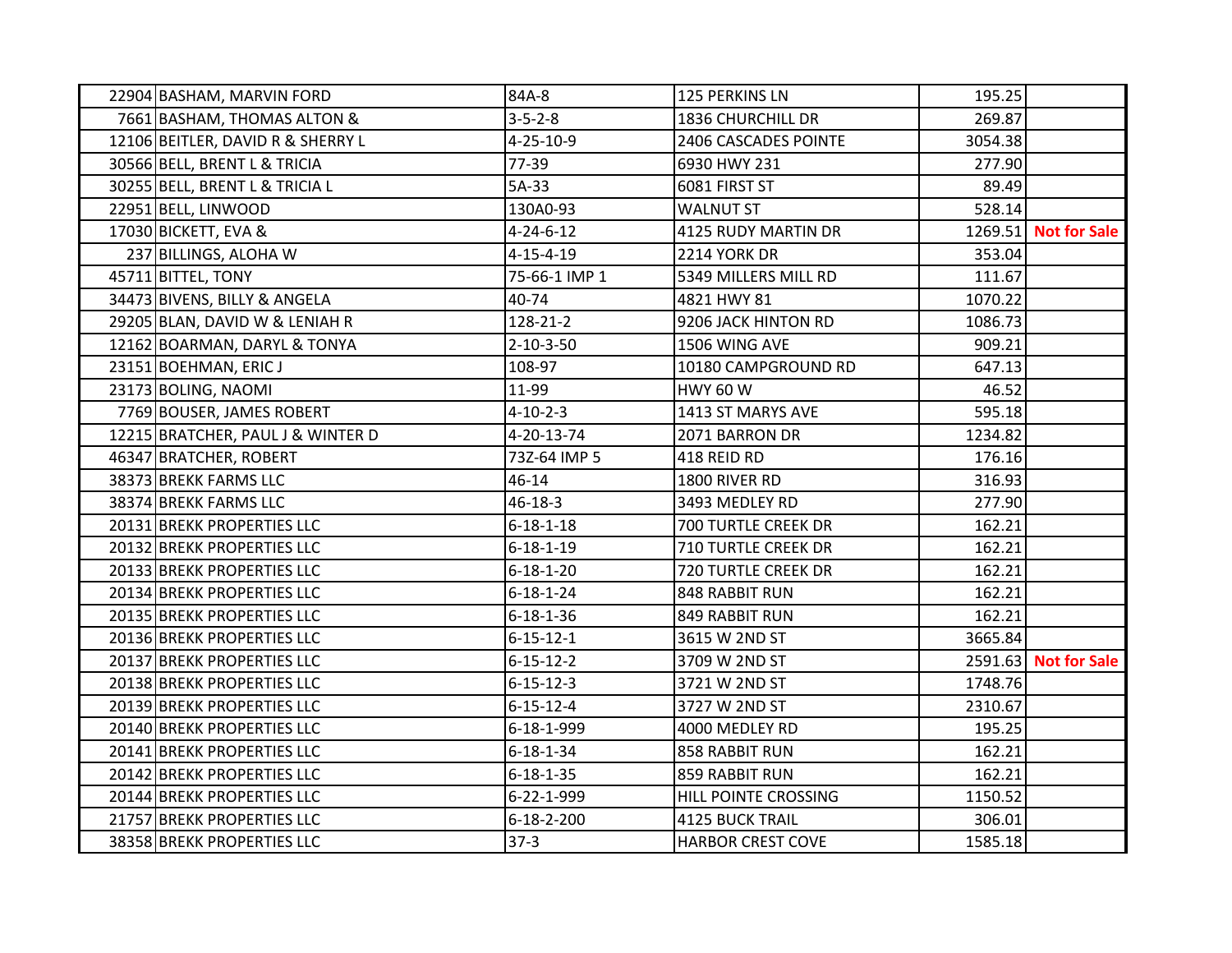| 38371 BREKK PROPERTIES LLC              | 37-26              | <b>BOOTH FIELD RD</b>    | 46.52  |                    |
|-----------------------------------------|--------------------|--------------------------|--------|--------------------|
| 11170 BRICKNER, DANA M                  | $4 - 17 - 7 - 11$  | 1009 HALIFAX DR          | 978.69 |                    |
| 7995 BROWN, CARL LEE JR                 | $5 - 11 - 14 - 12$ | 2428 W 7TH ST            | 245.20 |                    |
| 372 BRUNER, ROBERT T                    | $3 - 6 - 4 - 3$    | 2229 MCCONNELL AVE       | 364.53 |                    |
| 12252 BRUTON, JAMES                     | $3 - 13 - 3 - 7$   | 1240 CASTLEWOOD PL       | 904.30 |                    |
| 374 BRUTON, JAMES H                     | $3 - 13 - 11 - 8$  | 2616 VICTORY CT W        | 408.51 |                    |
| 8527 BUCKNER, RAFE A                    | $5 - 4 - 10 - 6A$  | 728 SYCAMORE ST          | 246.98 |                    |
| 3604 BUNCH, LARRY W & VIRGINIA          | $6 - 6 - 11 - 6$   | 1427 W 5TH ST            | 81.25  |                    |
| 9672 BURDEN, NORMA JEAN                 | $2 - 5 - 9 - 14$   | 1107 HALL ST             | 90.26  |                    |
| 23412 BURDEN, WILLIAM G & MELINDA REECE | 42A-17             | 7810 HWY 81              | 260.42 |                    |
| 45539 BURKE, MATT                       | 71A-132 IMP 1      | 6780 LESLIE LN           | 153.01 |                    |
| 10601 C & D PROPERTY MANAGEMENT LLC     | $3 - 4 - 5 - 16$   | 1524 E 19TH ST           | 463.95 |                    |
| 4653 CALLOWAY, HUBERT E SR & KATHLEEN F | $5 - 5 - 8 - 3$    | 706 GEORGE ST            |        | 81.25 Not for Sale |
| 34504 CANARY, JARED PATRICK &           | 59-30-2            | <b>HWY 431</b>           | 148.37 |                    |
| 46034 CANARY, NICOLE                    | 77Z-9 IMP 8        | 6556 HWY 231             | 91.83  |                    |
| 46259 CAPPS, TYLER                      | 41Z-22 IMP 3       | <b>4040 PARK DR</b>      | 91.83  |                    |
| 3640 CARDEN, SHARON GAYLE               | $5 - 11 - 17 - 9$  | 2012 W 7TH ST            | 134.86 |                    |
| 30425 CARPENTER, DEBBIE L               | $77 - 15$          | 6596 HWY 231             | 810.78 |                    |
| 19457 CARTER, DAVID & SONDRA            | 4-20-18-12         | 3617 WINCHESTER DR       | 836.49 |                    |
| 33378 CARTER, ROGER                     | 130A0-190          | 10433 HWY 54             | 657.05 |                    |
| 46314 CARTER, TYLER                     | 71B-158 IMP 4      | 6938 JAMIE LN            | 227.36 |                    |
| 23565 CASEBIER, JUSTUS R                | 90-117             | 3142 HWY 142             | 938.01 |                    |
| 46182 CASSADY, NATACHIA                 | 71B-4 IMP 4        | 6913 LAMPLITE CIRCLE     | 111.67 |                    |
| 4716 CAVE, LARRY S SR                   | 6-10-10-24A        | 2410 FRENCH ST           | 93.86  |                    |
| 4804 CAVE, LARRY SR                     | 6-10-10-24B        | 2408 FRENCH ST           | 116.20 |                    |
| 39830 CECIL, MICHAEL                    | 85-22              | 7739 HWY 2830            | 776.04 |                    |
| 45638 CECIL, MICHAEL                    | 132-1 IMP 2        | 12337 INDIAN HILL RD     | 144.73 |                    |
| 5030 CHAPPELL, MARCUS & AMANDA          | $2 - 8 - 3 - 1$    | 1700 LEITCHFIELD RD      | 256.63 |                    |
| 29282 CHENAULT, JOYCE                   | $1 - 15$           | 9891 HULSEY LP           | 96.12  |                    |
| 46313 CHICOJ, TOMAS                     | 71B-135 IMP 6      | 6965 JAMIE LN            | 111.67 |                    |
| 23695 CHURCH, JUDY A                    | 62A-54             | <b>625 MAPLE HEIGHTS</b> | 212.46 |                    |
| 8865 CISCO, KEVEN A & VICKI L           | $5 - 3 - 4 - 20$   | 824 W 10TH ST            | 55.95  |                    |
| 12394 CLARK, NANCY GAY                  | $3 - 17 - 7 - 29$  | 3800 KIPLING DR          | 509.27 |                    |
| 577 CLARK, RAY M                        | $2 - 6 - 6 - 9$    | 1511 CENTER ST           | 237.96 |                    |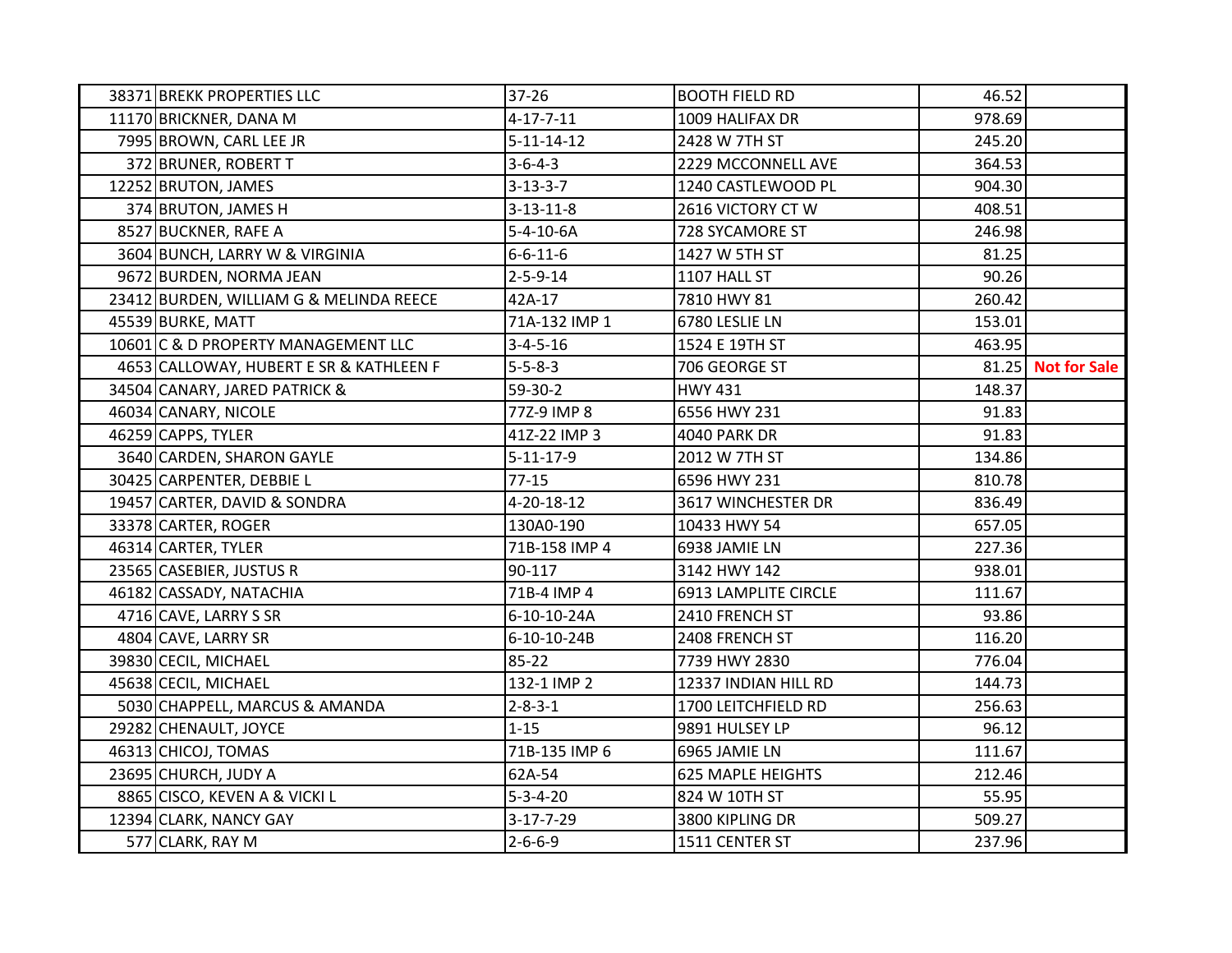| 12400 CLARK, ROBERT M & LINDA A          | $6 - 14 - 5 - 22$ | 2927 YOSEMITE DR            | 1170.34 |  |
|------------------------------------------|-------------------|-----------------------------|---------|--|
| 23762 CLAY, GEORGE S                     | $2 - 12$          | OFF CURDSVILLE DELAWARE     | 46.52   |  |
| 593 CLINE, FRANCES Y                     | $5 - 3 - 4 - 11$  | 805 W 11TH ST               | 66.17   |  |
| 6733 CLOUSE, DAVID                       | $5 - 11 - 7 - 7$  | <b>614 POINDEXTER ST</b>    | 54.72   |  |
| 7552 CLOUSE, DAVID                       | $5 - 11 - 2 - 2B$ | 2409 CRAVENS AVE            | 84.24   |  |
| 45547 CLOUSE, DAVID                      | 24-7 IMP 1        | 7414 HWY 815                | 86.88   |  |
| 6564 CLOUSE, DAVID L                     | $5-9-2-7$         | 820 GEORGE ST               | 139.71  |  |
| 7553 CLOUSE, DAVID L                     | 5-10-15-4A        | 1027 WESTERN CT             | 114.39  |  |
| 7554 CLOUSE, DAVID L                     | $5 - 10 - 15 - 5$ | 1028 WESTERN CT             | 120.41  |  |
| 23785 CLOUSE, DAVID L & VIRGINIA         | $24 - 7$          | 7440 CLEVELAND RD           | 741.87  |  |
| 9943 CLOUSE, MARCUS A                    | $5 - 10 - 15 - 4$ | 1035 WESTERN CT             | 165.62  |  |
| 3606 CLOUSE, ROY GENE                    | $5 - 11 - 2 - 3$  | 2427 CRAVENS AVE            | 66.79   |  |
| 7266 COFFMAN, RYAN C                     | $4 - 15 - 6 - 7$  | 2439 BITTEL RD              | 457.91  |  |
| 4312 COLBERT, MIKAEL & CARRIE            | $1 - 9 - 7 - 16$  | 721 WING AVE                | 280.72  |  |
| 10190 COLBURN, ANGELICA                  | $5 - 3 - 10 - 10$ | 907 W 13TH ST               | 180.69  |  |
| 12425 COLEMAN, MARSHALL Q & FAITH A      | $6 - 16 - 1 - 80$ | 3888 SPRINGTREE DR          | 1438.05 |  |
| 23821 COLONY MOBILE ESTATES ASSOCIATION  | 73I-104           | 5200 GRAHAM LN              | 1804.51 |  |
| 46294 CONOVER, AMBER                     | 71B-25 IMP 5      | <b>6976 LAMPLITE CIRCLE</b> | 85.24   |  |
| 35095 CONSTANTINI, HUGO F & MARIA T      | 118-28            | 10775 HWY 951               | 838.83  |  |
| 8571 COOMES, DOROTHY LOUISE              | $4 - 9 - 8 - 20$  | 1212 MAPLE AVE              | 681.55  |  |
| 11548 COONEY, BEVERLY J & CONNIE M SCALF | $6 - 10 - 6 - 18$ | 2519 PARDON AVE             | 343.42  |  |
| 45899 COOPER, KRISTI                     | 73Z-29 IMP 3      | 418 REID RD                 | 90.18   |  |
| 32025 COOPER, MICHAEL D & ANGELA         | 123-38-4          | 8990 CRISP RD               | 1318.12 |  |
| 45896 COOPER, RAY                        | 134-16 IMP 2      | 12171 FLORAL RD             | 98.48   |  |
| 46108 COOPER, RAY                        | 71A-60 IMP 4      | <b>6820 LAMPLITE CIRCLE</b> | 111.67  |  |
| 46299 COOPER, RAY                        | 71B-55 IMP 10     | 6973 LESLIE LN              | 243.87  |  |
| 655 COOPER, WILLIAM J                    | $3 - 6 - 5 - 1A$  | 2200 MCCONNELL AVE          | 251.21  |  |
| 46344 CORTEZ, ELLA                       | 73Z-45 IMP 5      | 418 REID RD                 | 90.18   |  |
| 35707 COUNTRY HAM RESTAURANT LLC         | 38-38             | 5421 HWY 60 W               | 1870.62 |  |
| 672 COY, SUSAN M                         | $3 - 1 - 6 - 1$   | 102 W 20TH ST               | 435.65  |  |
| 5541 CRITE, CLARA LOUISE                 | $2 - 5 - 8 - 33$  | 1019 JACKSON ST             | 78.23   |  |
| 19290 CROFT, KENNETH B                   | 3-38-5-186        | 2694 WISTERIA GARDENS       | 1699.20 |  |
| 46223 CROWE, GARY L                      | 71B-5 IMP 2       | 6917 LAMPLITE CIRCLE        | 177.78  |  |
| 696 CROWE, KENNETH                       | $5 - 4 - 5 - 6$   | 530 ELM ST                  | 183.70  |  |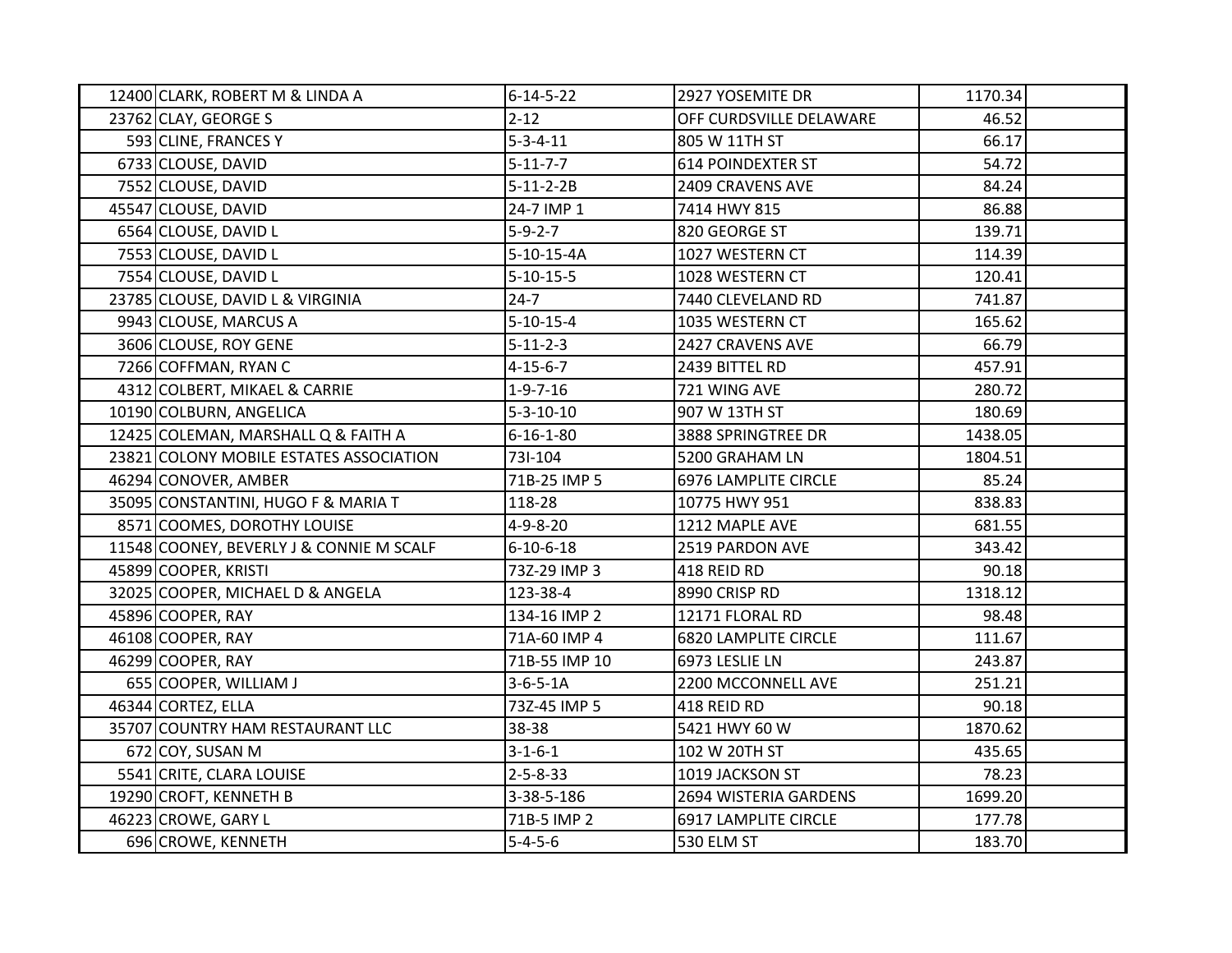| 697 CROWE, KENNETH & SHEILA               | $5 - 4 - 5 - 5$    | 524 ELM ST                  | 60.15   |                     |
|-------------------------------------------|--------------------|-----------------------------|---------|---------------------|
| 4291 CROWE, KENNETH E & NIRAMONWAN        | $5 - 4 - 5 - 4$    | 522 ELM ST                  | 78.23   |                     |
| 46335 CRUZ, RAYMOND                       | 71B-186 IMP 3      | 6983 LEAH LN                | 326.51  |                     |
| 42040 CUNNINGHAM, LUCIA M & ROGER L       | 126-50-1           | 11285 INDIAN HILL RD        | 773.72  |                     |
| 36300 CUSTER, JAMES M                     | 73B-88             | 4901 GRANDVIEW DR           | 1285.06 |                     |
| 36571 D S 9 LLC                           | 61A-155-5          | 3612 RIVERBEND COVE         | 2681.57 |                     |
| 45977 DAMRON, ANDREA                      | 97C-11-2 IMP 2     | 9407 HWY 662                | 119.95  |                     |
| 38505 DANIELS, MAX L JR                   | 89-185             | 5355 HWY 54                 | 6306.36 |                     |
| 37401 DAUGHERTY, AMANDA K                 | 731-92             | 5455 RED MILE LP            | 647.13  |                     |
| 4958 DAVIDSON, SHEILA M                   | $6 - 3 - 3 - 2$    | 218 POPLAR ST               | 262.63  |                     |
| 3644 DAVIESS COUNTY INSURANCE INC         | $1 - 9 - 4 - 1B$   | 1604 E 4TH ST               | 383.84  |                     |
| 33243 DAWSON, VIOLET N & JOHNNY DAWSON JR | 19A-14             | 7431 GRIFFITH STATION RD    | 153.96  |                     |
| 20346 DE BARRERA, MARIA G MIRANDA         | $5 - 8 - 6 - 17$   | 1842 CALHOUN ST             | 957.15  |                     |
| 8661 DEAN, JAMES JR                       | $2 - 2 - 6 - 13$   | 1725 DAVIESS ST             | 464.56  |                     |
| 6273 DEJARNETTE, VIVIAN                   | $2 - 3 - 3 - 3$    | 1502 TRIPLETT ST            | 634.53  |                     |
| 802 DILLON, DEREK G & DEBORAH D           | 2-6-13-30          | 729 CUMBERLAND ST           |         | 539.88 Not for Sale |
| 46187 DIXON, EMILY                        | 71B-31 IMP 5       | <b>6952 LAMPLITE CIRCLE</b> | 103.41  |                     |
| 41774 DOCKEMEYER, CHAD O & ANGELA K       | $62A-3$            | 222 HUBERT CT               | 1028.91 |                     |
| 45941 DONNA HALL ESTATE                   | 71A-117 IMP 2      | 6716 LESLIE LN              | 194.30  |                     |
| 45968 DRAKE, JOHN T                       | 102-66 IMP 3       | 6420 OLD STATE RD           | 86.88   |                     |
| 7729 DUKE, TIFFANY LEE                    | $2 - 9 - 5 - 10$   | 1317 HAYNES AVE             |         | 60.15 Not for Sale  |
| 9296 DUKE, TIFFANY LEE                    | $2 - 9 - 5 - 9$    | 1313 HAYNES AVE             | 60.15   |                     |
| 24172 DURBIN, E W                         | 34-15-12           | 9330 HWY 81                 | 500.07  |                     |
| 847 DURBIN, SHERRY M                      | $6 - 8 - 5 - 11$   | 113 RIVER RD                | 180.69  |                     |
| 40164 EATON, RANDY & LAURA                | 751-48             | 4445 HUNTERS TRACE          | 2061.79 |                     |
| 46077 EDGE, JEFF                          | 90-77 IMP 5        | 6443 HWY 762                | 210.82  |                     |
| 3944 EISENMENGER, RICHARD LOUIS JR        | $3 - 13 - 9 - 4$   | 2613 VICTORY CT E           | 122.23  |                     |
| 12633 EMBRY, U G                          | $3 - 12 - 23 - 12$ | 3934 HAWTHORNE DR           | 1367.03 |                     |
| 24307 EMBRY, ULYSSES G & LOIS JUNE        | 47F-81A            | 2400 PARRISH AVE W          | 1706.51 |                     |
| 24308 EMBRY, ULYSSES G & LOIS JUNE        | 47F-81             | 2402 PARRISH AVE W          | 954.53  |                     |
| 887 ENGLE, NELSON                         | $2 - 5 - 7 - 14C$  | 1105 OGLESBY ST             | 124.02  |                     |
| 888 ENGLE, NELSON                         | $2 - 5 - 7 - 14B$  | 1107 OGLESBY ST             | 124.02  |                     |
| 5067 ENGLE, NELSON E                      | $1 - 8 - 6 - 13$   | 815-819 STONE ST            | 285.57  |                     |
| 5069 ENGLE, NELSON E                      | $5 - 10 - 1 - 3$   | 2417 W 9TH ST               | 263.26  |                     |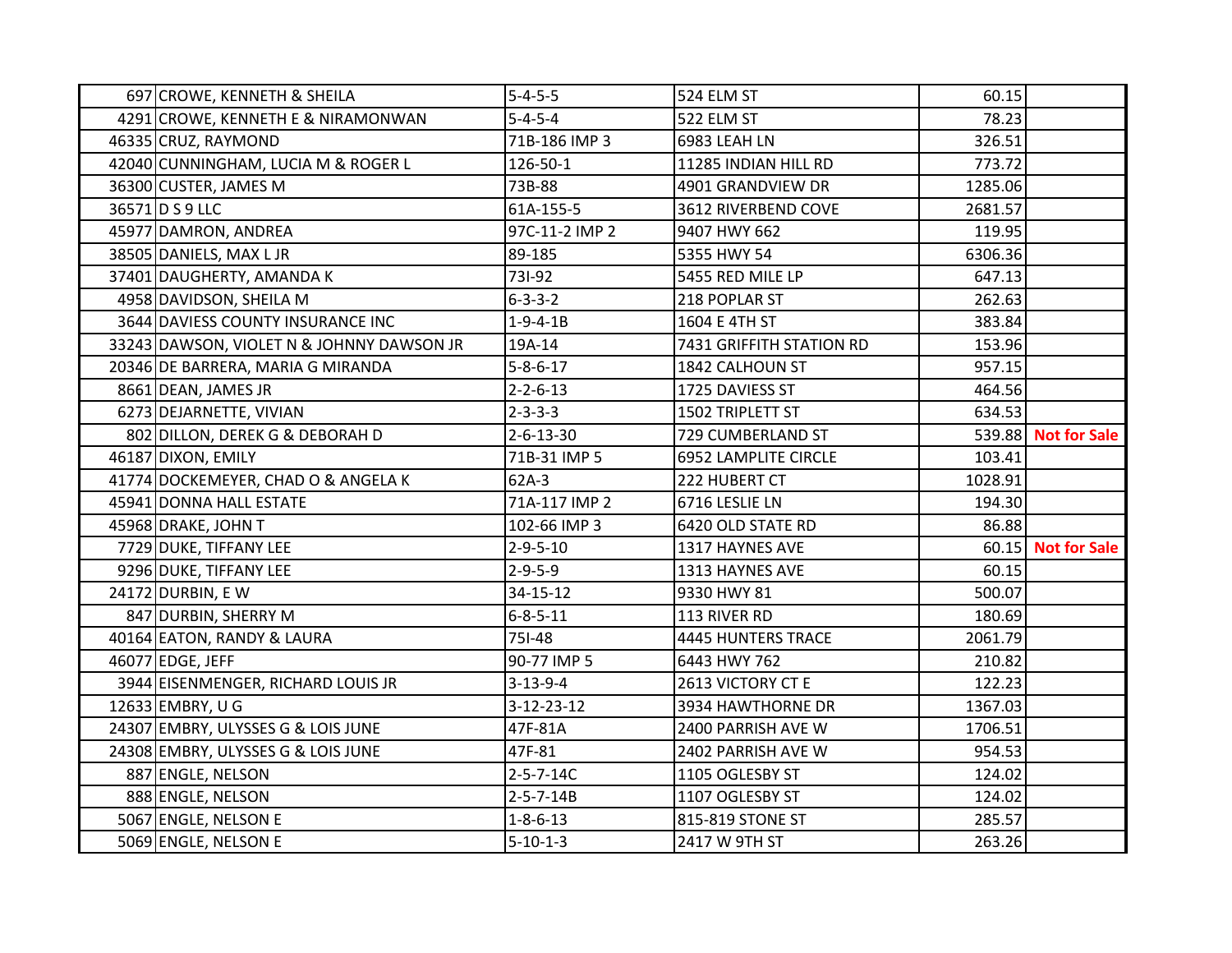| 5070 ENGLE, NELSON E                    | $5 - 11 - 13 - 1$ | 706 OMEGA ST             | 195.17  |                      |
|-----------------------------------------|-------------------|--------------------------|---------|----------------------|
| 5071 ENGLE, NELSON E                    | $5-11-13-1A$      | 2500 W 7TH ST            | 189.73  |                      |
| 5072 ENGLE, NELSON E                    | $5 - 11 - 15 - 2$ | 2301 W 8TH ST            | 192.73  |                      |
| 891 EPISON, LOUIS                       | $5 - 4 - 4 - 31$  | 523 SYCAMORE ST          | 60.15   |                      |
| 46110 ESPINOBARRIOS, SEBASTIAN          | 71A-100 IMP 2     | 6759 LESLIE LN           | 194.30  |                      |
| 11451 ESTES, CHRISTA                    | $2 - 8 - 4 - 2$   | 1506 LEITCHFIELD RD      | 337.39  |                      |
| 46181 ESTES, JEB M & CHRISTINA A COIN   | 71A-140 IMP 2     | 6830 LESLIE LN           | 194.30  |                      |
| 46095 ESTES, TYLER                      | 73Z-86 IMP 5      | 418 REID RD              | 90.18   |                      |
| 46113 ETHRIDGE, BRENDA                  | 71A-147 IMP 2     | 6858 LESLIE LN           | 260.42  |                      |
| 42567 EUBANKS, FARREN & BRIDGET         | $3 - 15$          | 9440 FENWICK RD          | 3265.47 |                      |
| 46093 EYLICIO, JESSICA                  | 73Z-79 IMP 5      | 418 REID RD              | 119.95  |                      |
| 46212 FAILLE, PAUL                      | 73Z-34 IMP 5      | 418 REID RD              | 90.18   |                      |
| 45877 FALIN, JOHN KEVIN                 | 73Z-35 IMP 2      | 418 REID RD              | 129.85  |                      |
| 24383 FARMER, BRADLEY W & APRIL D       | 63F-31            | 1306 WOODMERE LN         |         | 4038.38 Not for Sale |
| 46033 FELDPAUCH, BRYAN                  | 71B-197 IMP 2     | 6972 LEAH LN             | 78.61   |                      |
| 45780 FELDPAUCH, PAMELA                 | 71A-138 IMP 1     | 6822 LESLIE LN           | 111.67  |                      |
| 46268 FELDPAUSCH, ROGER                 | 71B-49 IMP 3      | 6949 LESLIE LN           | 78.61   |                      |
| 40463 FOSS, LORA JANE                   | 89D-59            | 4132 HWY 142             | 1329.70 |                      |
| 12718 FRANCIS, MITCHELL E & STEPHANIE L | 4-20-14-11        | 2123 SURREY DR W         | 1150.52 |                      |
| 34841 FULKERSON, NORMA JO               | 42A-3             | 7686 HWY 81              | 590.95  |                      |
| 24560 FULKERSON, RICK & KAY             | 73-44             | 5525 GRAHAM LN           | 850.42  |                      |
| 46330 GARCIA, MICHAELA JOSE             | 71A-153 IMP 2     | 6882 LESLIE LN           | 159.61  |                      |
| 24594 GARDNER, ERNEST A & ANNA MARY     | 129-32            | 8316 JOE HAYNES RD       | 1268.53 |                      |
| 29083 GARRETT, KEVIN & KARRON           | 108-71            | 2049 YELVINGTON K'VILLE  | 1433.80 |                      |
| 11249 GAW, JAMES G                      | $1 - 7 - 4 - 1$   | 500 LEITCHFIELD RD       | 150.55  |                      |
| 40363 GILLIAM, MICHAEL                  | $56 - 1 - 11$     | 1026 PETTIT RD W         | 739.66  |                      |
| 45919 GILMORE, BRIDGET                  | 109-52 IMP 2      | 8707 WINKLER MOUNT ZION  | 161.25  |                      |
| 5500 GIPSON, SHARON                     | $6 - 4 - 11 - 13$ | 1123 W 2ND ST            |         | 78.23 Not for Sale   |
| 7973 GIRTEN, TERRI L                    | $6 - 10 - 6 - 28$ | 2417 W 2ND ST            | 233.79  |                      |
| 21067 GISH, DEBBIE                      | 3-12-34-12        | <b>647 CHUCK GRAY CT</b> | 934.02  |                      |
| 16550 GIVENS, BELINDA P                 | 4-22-19-19        | 2272 TWENTY GRAND AVE    | 2148.73 |                      |
| 30109 GLASSCOCK, RICHARD                | 79-42             | 10909 RED HILL MAXWELL   | 401.86  |                      |
| 30309 GLASSCOCK, RICHARD                | 79-43             | 10863 RED HILL MAXWELL   | 648.79  |                      |
| 12785 GOETZ, JAMES V                    | $2 - 10 - 3 - 48$ | 1430 WING AVE            |         | 758.84 Not for Sale  |
|                                         |                   |                          |         |                      |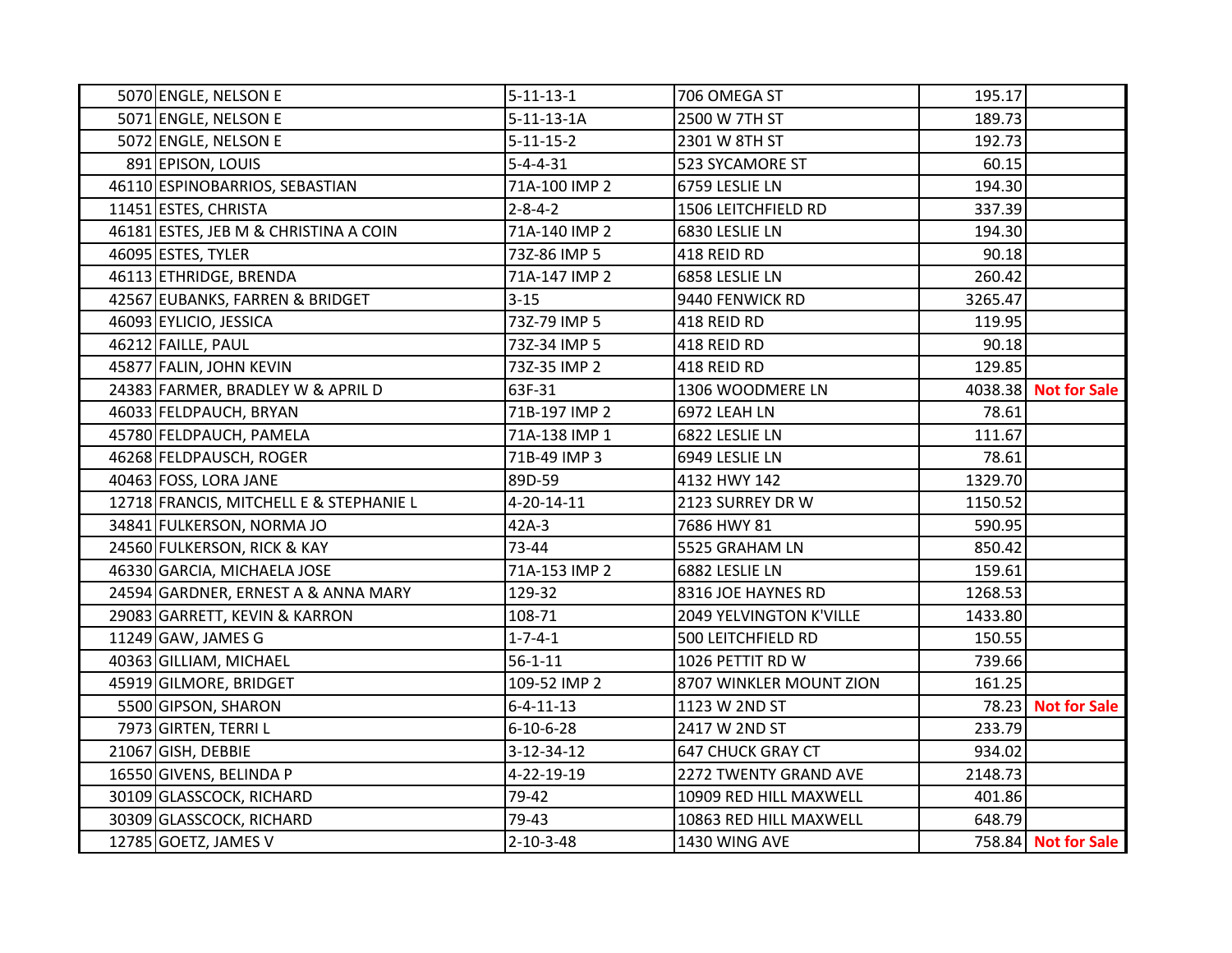| 33701 GOLDENROD PROPERTIES LLC       | 73J-10             | 4006 VINCENT STATION DR     | 4969.37 |  |
|--------------------------------------|--------------------|-----------------------------|---------|--|
| 42575 GOLFLAND HOBBIES & RECREATION  | 39-39 IMP 2        | 1874 OLD CALHOUN RD         | 948.42  |  |
| 46257 GOMEZ, ALEXANDER               | 41Z-12 IMP 3       | <b>4040 PARK DR</b>         | 86.46   |  |
| 46255 GOMEZ, EVANDE                  | 41Z-4 IMP 4        | <b>4040 PARK DR</b>         | 128.19  |  |
| 46254 GONZALES, ANTANIO              | 41Z-3 IMP 5        | 4040 PARK DR LOT 3          | 98.48   |  |
| 1065 GOODMAN, LOLA B                 | $2 - 8 - 6 - 1$    | 1505 ALEXANDER AVE          | 90.26   |  |
| 1066 GOODMAN, LOLA B                 | $2 - 8 - 6 - 16$   | 1507 ALEXANDER AVE          | 137.91  |  |
| 45895 GRAY, STEPHANIE                | 102-1 IMP 2        | 5657 OLD STATE RD           | 176.16  |  |
| 32340 GREATHOUSE, DIANE M            | 104-28-17          | 4410 POPLAR LOG BRIDGE      | 410.13  |  |
| 32341 GREATHOUSE, DIANE M            | 104-28-16          | 4420 POPLAR LOG BRIDGE      | 410.13  |  |
| 46292 GREATHOUSE, STACY              | 71A-150 IMP 5      | 6870 LESLIE LN              | 326.51  |  |
| 1100 GREEN, WILLIE JR & PATSY        | $5 - 4 - 5 - 28$   | 603 POPLAR ST               | 78.23   |  |
| 17688 GREENSPRINGS HOMEBUYERS LLC    | $5 - 10 - 15 - 62$ | 2608 WESTWOOD AVE           | 162.21  |  |
| 1113 GREGORY, WANDA                  | $5 - 1 - 7 - 19$   | 735 CEDAR ST                | 78.23   |  |
| 10162 GRIFFITH, JUSTIN W             | $6 - 7 - 3 - 4$    | <b>224 CRABTREE AVE</b>     | 242.78  |  |
| 45867 GUTIERREZ, HUMBERTO            | 71B-71 IMP 2       | 6922 LESLIE LN              | 111.67  |  |
| 42482 HAGAN, JON & MELISSA           | 67-61              | 1035 HWY 140 E              | 1212.66 |  |
| 12852 HAGAN, JOSEPH G & SHEILA K     | $6 - 15 - 8 - 3$   | 156 HUMMINGBIRD LP E        | 953.86  |  |
| 31804 HAGAN, MARIE N                 | 114-70-6           | <b>6342 BOSTON SPUR</b>     | 541.38  |  |
| 46210 HAGAN, TRENTON                 | 73Z-17 IMP 6       | 418 REID RD                 | 93.50   |  |
| 33834 HAGAN, WILLIAM J               | 24-41-19           | 5332 MT ZION SCHOOL RD      | 360.54  |  |
| 37062 HAGAN, WILLIAM J               | 25-39              | 5773 MACEDONIA RD           | 541.38  |  |
| 24839 HAGAN, WILLIAM J & LISA M      | 26-31              | 5430 HWY 554                | 1189.21 |  |
| 32518 HAGAN, WILLIAM JOSEPH          | $42 - 10$          | 7457 OLD HWY 81             | 2608.83 |  |
| 40596 HAGMAN, BETTY JO               | 40A-12             | 4405 FISHER RD              | 1485.03 |  |
| 33418 HAIMES, BARRY C &              | 59-133             | 10926 GORE RD               | 658.39  |  |
| 46358 HALL, JASON & RACHELLE WEDDING | 73Z-135 IMP 5      | 418 REID RD                 | 164.57  |  |
| 39079 HALL, KRAIG E                  | 114-63             | 5950 LITTLE HICKORY RD      | 2103.63 |  |
| 24889 HAMILTON, JOSEPH HENRY         | 93-53              | PLEASANT RIDGE LN           | 277.90  |  |
| 34363 HAMILTON, MATTHEW O & JENNY L  | 43-23              | 9661 HWY 81                 | 2888.14 |  |
| 29002 HAMILTON, STEVE & TAMMY DRAKE  | 25-37-5            | 5440 HWY 1514               | 1037.17 |  |
| 46045 HAMPTON, AIMEE R               | 97Z-35 IMP 3       | 8400 HWY 405                | 541.38  |  |
| 45701 HANCOCK, AARON                 | 71B-33 IMP 1       | 6944 LAMPLITE CIRCLE        | 276.94  |  |
| 46274 HANCOCK, DANIEL                | 71A-27 IMP 5       | <b>6839 LAMPLITE CIRCLE</b> | 95.13   |  |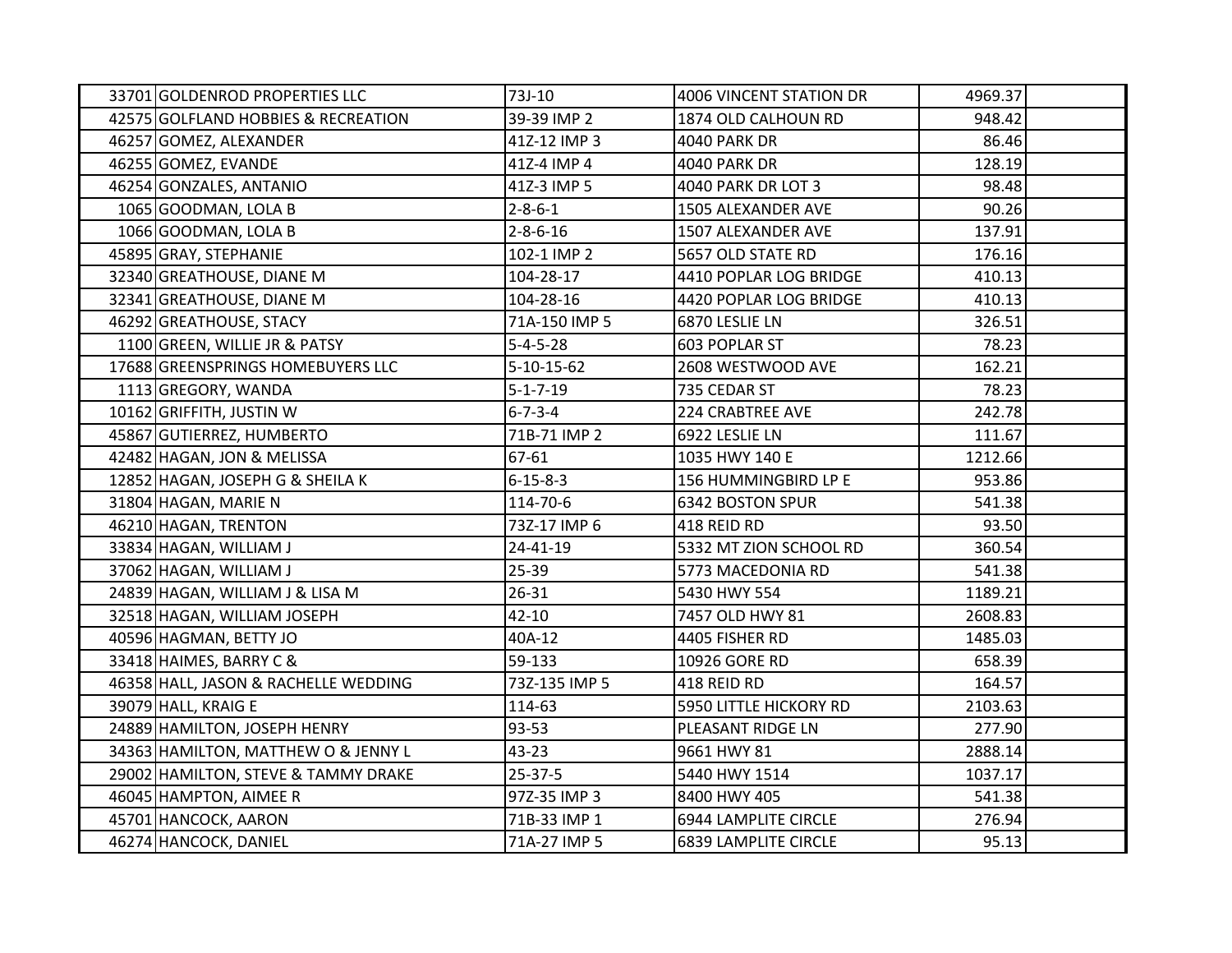| 33411 HANSON, VERA & CHAD               | 89D-52            | 6321 OLD HWY 54             | 1035.53 |                     |
|-----------------------------------------|-------------------|-----------------------------|---------|---------------------|
| 41318 HARDIN, TABATHA & PAUL JEFFERS JR | 102-71            | 6475 HWY 762                | 1185.90 |                     |
| 41319 HARDIN, TABATHA & PAUL JEFFERS JR | $102 - 71 - 1$    | 6459 HWY 762                | 516.58  |                     |
| 1225 HARDIN, TIMOTHY W & EVON M         | $6 - 6 - 7 - 10$  | 313 LITTELL ST              | 145.13  |                     |
| 1226 HARDISON, ELIZABETH E              | $6 - 6 - 8 - 16$  | 1708 W 4TH ST               | 280.72  |                     |
| 45735 HARRIS, JOHN & KATHY              | 73Z-114 IMP 1     | 418 REID RD                 | 333.13  |                     |
| 10736 HARRIS, SAMUEL E                  | $1 - 8 - 4 - 14$  | 630 WING AVE                | 353.37  |                     |
| 5236 HARRISON, BILLY D &                | $3 - 4 - 7 - 9$   | 1709 E 20TH ST              | 360.92  |                     |
| 1251 HARRISON, CHARLES JR & KATHY L     | $6 - 10 - 6 - 37$ | 2528 EBACH ST               | 253.62  |                     |
| 7844 HART, MATT                         | 3-21-2-120        | 2517 STRAWBRIDGE PL         |         | 734.61 Not for Sale |
| 14859 HARVEY, SUSANNAH                  | $3-13-12-18$      | 1205 ROSE HILL DR           | 963.76  |                     |
| 45778 HASTIE, KENNETH                   | 71A-134 IMP 1     | 6806 LESLIE LN              | 153.01  |                     |
| 37973 HATFIELD, ERIC NATHANIEL          | 19A-14A           | 7426 SHORT ST               | 227.36  |                     |
| 1265 HATFIELD, JAMES L & WANDA S        | $2 - 6 - 4 - 9$   | 1411 HATHAWAY ST            | 188.55  |                     |
| 46280 HAVE, THOMAS                      | 71A-71 IMP 7      | <b>6864 LAMPLITE CIRCLE</b> | 103.41  |                     |
| 8922 HAWN, JAMES D                      | $3-9-6-30$        | 3020 DAVIESS ST             | 48.68   |                     |
| 11496 HAYDEN, KEAVIN                    | $5 - 1 - 7 - 20$  | 729 CEDAR ST                | 75.22   |                     |
| 11335 HAYDEN, MARY E                    | $2 - 1 - 7 - 6$   | 1228 ST ANN ST              | 527.27  |                     |
| 42623 HAYDEN, TIMOTHY M II              | 73H-23            | 2019 KEENLAND PKWY          | 296.77  |                     |
| 46173 HEAD, RHONDA                      | 71A-36 IMP 2      | <b>6875 LAMPLITE CIRCLE</b> | 276.94  |                     |
| 11606 HEDGES, RICHARD & DENNAE          | $6 - 10 - 3 - 2$  | 2207 W 1ST ST               | 353.68  |                     |
| 4453 HELBERT, DAVID W JR                | $4 - 12 - 6 - 12$ | 2124 WESTVIEW DR            | 388.02  |                     |
| 46303 HELM, JUSTIN                      | 71B-94 IMP 2      | 7049 LAMPLITE CIRCLE        | 128.19  |                     |
| 1359 HENDERSON, ELIZABETH RITA          | $5 - 11 - 7 - 4$  | <b>608 POINDEXTER ST</b>    | 237.96  |                     |
| 1367 HENRY, CARL LEWIS                  | $3-13-10-8$       | 2616 VICTORY CT E           | 289.18  |                     |
| 22619 HESTER, KEVIN RAY                 | $5 - 8 - 6 - 26$  | 1833 WILLIS AVE             | 492.77  |                     |
| 46175 HIDALGO, SHANNON                  | 71A-91 IMP 5      | 6809 LESLIE LN              | 227.36  |                     |
| 7570 HIDENRITE, ED & STEPHANIE          | $3-9-7-11$        | 2944 ALLEN ST               | 542.31  |                     |
| 11201 HIDENRITE, RICHARD B & STEPHANIE  | $5 - 9 - 3 - 26$  | 917 MCGILL ST               | 160.81  |                     |
| 6500 HILLARD, EVERETT RAY & TIFFANY C   | $6 - 5 - 9 - 19$  | 1720 BURDETTE CT            | 276.47  |                     |
| 9552 HODGES, PHILLIP                    | $2 - 1 - 8 - 3$   | 1324 ST ANN ST              | 210.24  |                     |
| 4151 HOLLOWAY, RICHARD L                | $5 - 2 - 8 - 1$   | 1202 CEDAR ST               | 438.06  |                     |
| 38958 HONEYCUTT, MARGARET K             | 84A-20            | 109 HIGH ST                 | 250.50  |                     |
| 3504 HORLANDER, STEPHEN R & DONNA G     | $3 - 4 - 7 - 7$   | 1715 E 20TH ST              |         | 90.26 Not for Sale  |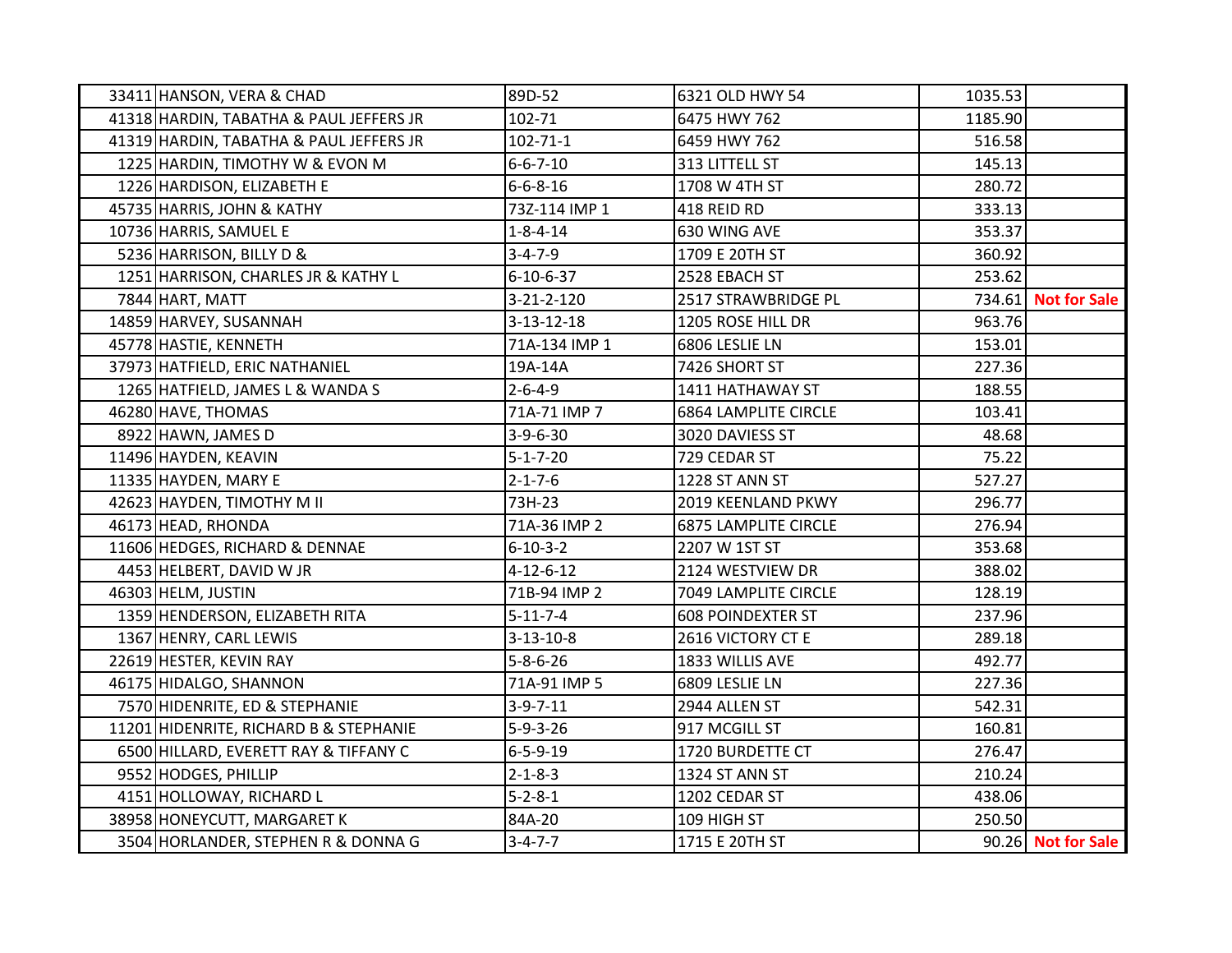| 33987 HORN, BARRY D & BRENDA K      | 86-69-4            | 2655 ROY CLARK RD           | 1052.04 |  |
|-------------------------------------|--------------------|-----------------------------|---------|--|
| 29485 HORTON, JAMES N & ANGELA G    | 25-70-11           | 8613 HWY 815                | 1103.28 |  |
| 19298 HORTON, JOHN L                | $3 - 24 - 5 - 4$   | 4119 MASON WOODS LN         | 1504.19 |  |
| 25376 HOWARD, KIMBERLY ANN          | 130A0-117          | 10220 MAIN ST               | 574.42  |  |
| 11222 HOWARD, PAUL CJR              | $5 - 13 - 13 - 2$  | 801 GARDENSIDE DR           | 60.15   |  |
| 45970 HOWARD, RICKY                 | 127-23 IMP 1       | 10921 HWY 144               | 138.12  |  |
| 45932 HUFF, JILL                    | 73Z-28 IMP 2       | 418 REDD RD LOT 28          | 124.91  |  |
| 10025 HUFFINES, MICHAEL J           | $2 - 7 - 3 - 1$    | 1222 E 15TH ST              | 81.25   |  |
| 46027 HUNT, NANCY                   | 71A-64 IMP 3       | <b>6836 LAMPLITE CIRCLE</b> | 111.67  |  |
| 4194 HURM, CHRISTOPHER D            | $3 - 4 - 5 - 5$    | 1533 E 20TH ST              | 266.89  |  |
| 46315 HUSKISSON, RAYMOND L          | 71B-163 IMP 3      | 7335 LAMPLITE CIRCLE        | 409.14  |  |
| 40158 J R ACQUISITIONS LLC          | 75U-3              | 3173 BRIDGEWATER COVE       | 786.69  |  |
| 13193 JACKSON, BOYD C               | $4 - 22 - 15 - 14$ | 2425 MIDDLEGROUND DR        | 2176.85 |  |
| 1576 JACKSON, KENNETH S & JILL S    | $3 - 2 - 7 - 1$    | 2200 VEACH RD               | 892.49  |  |
| 13197 JACKSON, KENNETH S & JILL S   | 4-14-2-39          | 2302 STRATFORD DR S         | 2042.93 |  |
| 46005 JACKSON, LAURA J              | 76-113 IMP 2       | 5840 MILLERS MILL RD        | 343.05  |  |
| 6310 JARNAGIN, BILL                 | $5-10-15-4B$       | 2625 LANCASTER AVE          | 81.25   |  |
| 1622 JOHNSON, FRED ALLEN            | $5 - 13 - 6 - 28$  | 936 MARIANNA DR             | 251.81  |  |
| 46084 JOHNSON, JOSHUA V             | 73Y-7 IMP 3        | 5114 HWY 144                | 111.67  |  |
| 4360 JOHNSON, KATHERINE L           | 5-10-12-23         | 2723 W 9TH ST               | 265.06  |  |
| 46065 JONES, ANGELA                 | 101-72 IMP 2       | MCPHERSON RD                | 118.28  |  |
| 1672 JONES, GEORGE E & NAOMI K      | $3 - 21 - 3 - 26$  | 1729 ASBURY PL              | 589.33  |  |
| 25649 JONES, GERALD & SARAH J       | $25 - 61$          | 5421 HWY 1514               | 739.34  |  |
| 4762 KAELIN, PAULA                  | $2 - 2 - 4 - 1A$   | 120 E 17TH ST               | 415.16  |  |
| 46094 KELLEY, HERBERT               | 73Z-83 IMP 3       | 418 REID RD                 | 95.13   |  |
| 45572 KELLY, WILLIAM                | 104-31 IMP 1       | 4960 POPLAR LOG BRIDGE R    | 171.15  |  |
| 45944 KESSENGER, SAMANTHA & RICHARD | 117-28 IMP 2       | 10931 HWY 1389              | 95.13   |  |
| 11581 KESSLER, JOY & DYLAN ONSTOTT  | $3 - 6 - 12 - 23$  | 2708 MORNINGSIDE DR         | 465.78  |  |
| 46265 KEY, JEAN                     | 73Y-6 IMP 4        | 5114 HWY 144                | 95.13   |  |
| 46312 KIMBLEY, TONY                 | 71B-134 IMP 3      | 6961 JAMIE LN               | 111.67  |  |
| 33116 KIRBY, WILLIAM                | 731-28             | 2370 KEENLAND PKWY          | 356.26  |  |
| 32326 KNOTT, JAMES L & BRENDA M     | 123-49-7           | 7631 STEVENS SCHOOL RD      | 1460.23 |  |
| 1778 KOGER, CHARLES D & DELILAH G   | $5 - 4 - 8 - 12$   | 814 W 7TH ST                | 66.17   |  |
| 42569 KRAHWINKEL, PEGGY ANN         | $59-171-1$         | 202 HWY 140 W               | 1032.23 |  |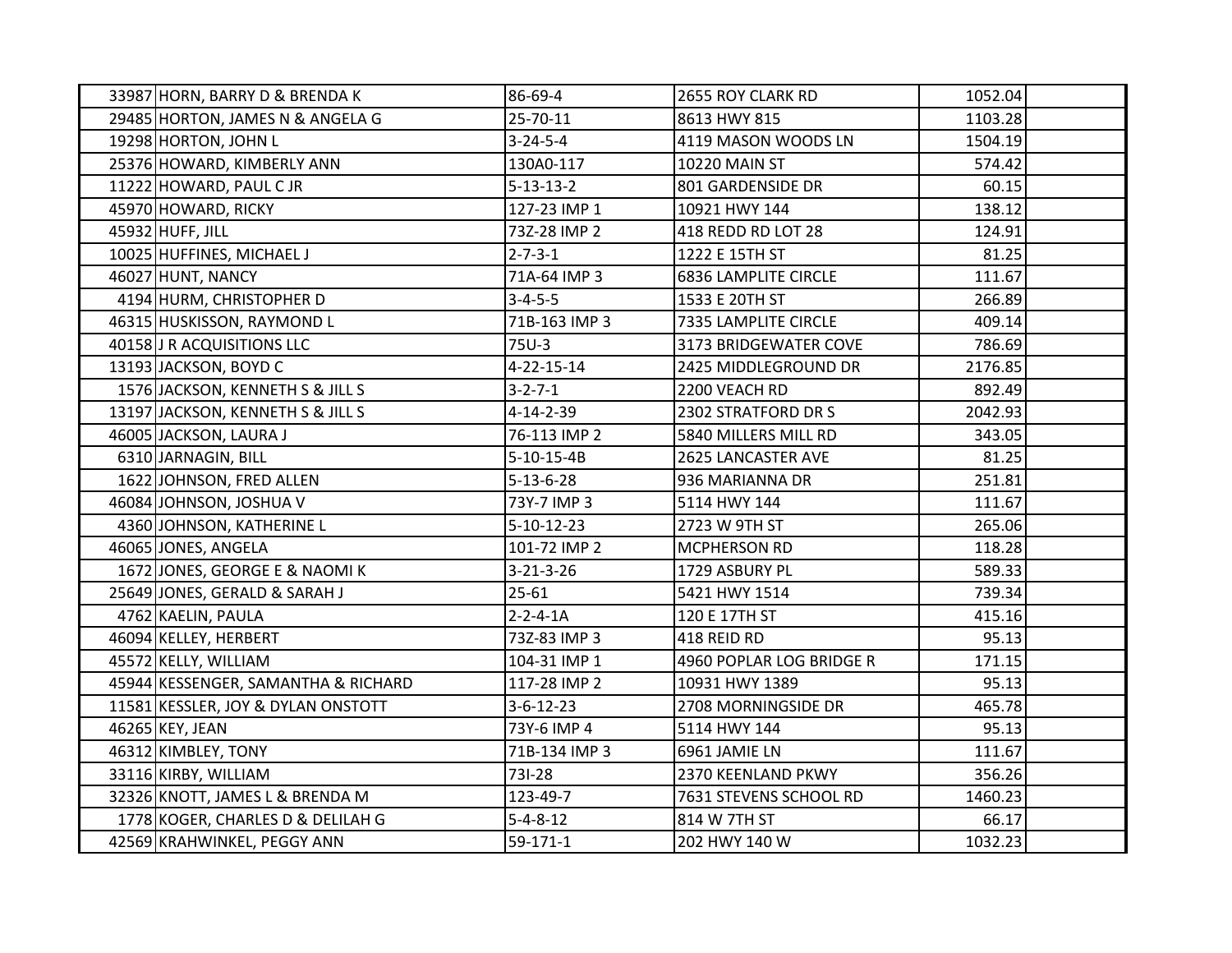| 39923 KULKA, KRISTINE S & BENJAMIN   | 74C-25            | 3916 LOCUST HILL DR         | 2689.83 |                      |
|--------------------------------------|-------------------|-----------------------------|---------|----------------------|
| 4353 KYLE, DAVID A                   | $2 - 10 - 2 - 8$  | 1728 HUGHES AVE             | 266.89  |                      |
| 46114 LAFORCE, JEFF                  | 71B-18 IMP 4      | 7021 LAMPLITE CIRCLE        | 111.67  |                      |
| 46120 LAFORCE, JEFF                  | 71B-119 IMP 4     | 7355 LAMPLITE CIRCLE        | 103.41  |                      |
| 46171 LAFORCE, JEFF                  | 71A-19 IMP 3      | <b>6807 LAMPLITE CIRCLE</b> | 144.73  |                      |
| 46300 LAFORCE, JEFF                  | 71B-57 IMP 4      | 6978 LESLIE LN              | 119.95  |                      |
| 13344 LAMOTTE, RONALD E              | $3 - 11 - 18 - 7$ | 3100 NEW HARTFORD RD        |         | 5087.15 Not for Sale |
| 45891 LANHAM, BRUCE                  | 110-90 IMP 2      | 8705 HWY 144                | 210.82  |                      |
| 25922 LANHAM, RUTHIE JEAN & JI       | 28-52             | 7189 HWY 60 W               | 690.10  |                      |
| 40372 LANHAM, SCOTTY R & STARLA F    | 73-20-1           | 5130 GRAHAM LN              | 327.47  |                      |
| 10737 LASHER, JEREMY E               | $6 - 5 - 5 - 7$   | 1732-1734 W 1ST ST          | 120.41  |                      |
| 8139 LEAK, GEORGE ALLEN JR           | $6 - 8 - 2 - 7$   | 110 DUBLIN LN               | 198.79  |                      |
| 19744 LEE, GREGORY & SHIRLEY LEE     | $1 - 9 - 14 - 6$  | 1909 E 10TH ST              | 714.20  |                      |
| 25986 LEE, SHIRLEY                   | 62F-8             | 2217 WESTERFIELD DR         | 586.01  |                      |
| 36862 LEE, WILLIAM CHRIS & SARAH LEE | 38D-1             | 750 WORTHINGTON RD          | 2005.60 |                      |
| 46321 LEONARD, DAVID                 | 71Z-5 IMP 4       | 6845 HWY 2830               | 149.71  |                      |
| 45838 LEWIS, KAREN                   | 71A-26 IMP 2      | <b>6835 LAMPLITE CIRCLE</b> | 86.88   |                      |
| 8604 LEWIS, MICHAEL K                | $5 - 9 - 5 - 4$   | 910 SUTHERLAND AVE          | 138.16  |                      |
| 7110 LINDSEY, JANICE                 | $5 - 6 - 6 - 20$  | 1331 W 12TH ST              | 335.60  |                      |
| 1900 LING, ROBERT LEO                | $5 - 10 - 10 - 9$ | 2034 W 10TH ST              | 60.15   |                      |
| 45980 LOI, KAREN L                   | 73Z-6 IMP 4       | 418 REID RD                 | 91.83   |                      |
| 45988 LOMAX, MACK                    | 71B-102 IMP 4     | 6976 KRIS AVE               | 103.41  |                      |
| 5133 LONG, TIMOTHY S & MELISSA J     | $6 - 6 - 6 - 15$  | 1524 W 3RD ST               | 280.15  |                      |
| 45955 LOPEZ, JORGE MAURICO           | 57Z-7 IMP 3       | 140 ST ANTHONY RD           | 124.91  |                      |
| 45837 LORD, TRACY                    | 73Z-116 IMP 2     | 418 REID RD                 | 255.47  |                      |
| 6190 LOWE, CHRISTINE THOMAS          | $4 - 14 - 4 - 2$  | <b>2020 YORK DR</b>         | 854.53  |                      |
| 45720 LYONS, TROY                    | 71B-56 IMP 1      | 6977 LESLIE LN              | 227.36  |                      |
| 46287 MACK, FRED                     | 71A-119 IMP 6     | 6724 LESLIE LN              | 128.19  |                      |
| 46298 MACK, FRED                     | 71B-52 IMP 4      | 6961 LESLIE LN              | 98.48   |                      |
| 46302 MACK, FRED                     | 71B-82 IMP 3      | 6935 KRIS AVE               | 103.41  |                      |
| 46307 MACK, FRED                     | 71B-110 IMP 4     | 6944 KRIS AVE               | 95.13   |                      |
| 46309 MACK, FRED                     | 71B-120 IMP 3     | 7351 LAMPLITE CIRCLE        | 86.88   |                      |
| 46318 MACK, FRED                     | 71B-199 IMP 5     | 6964 LEAH LN                | 95.13   |                      |
| 45995 MARQUEZL, ANGELA               | 77Z-18 IMP 3      | 6556 HWY 231                | 78.61   |                      |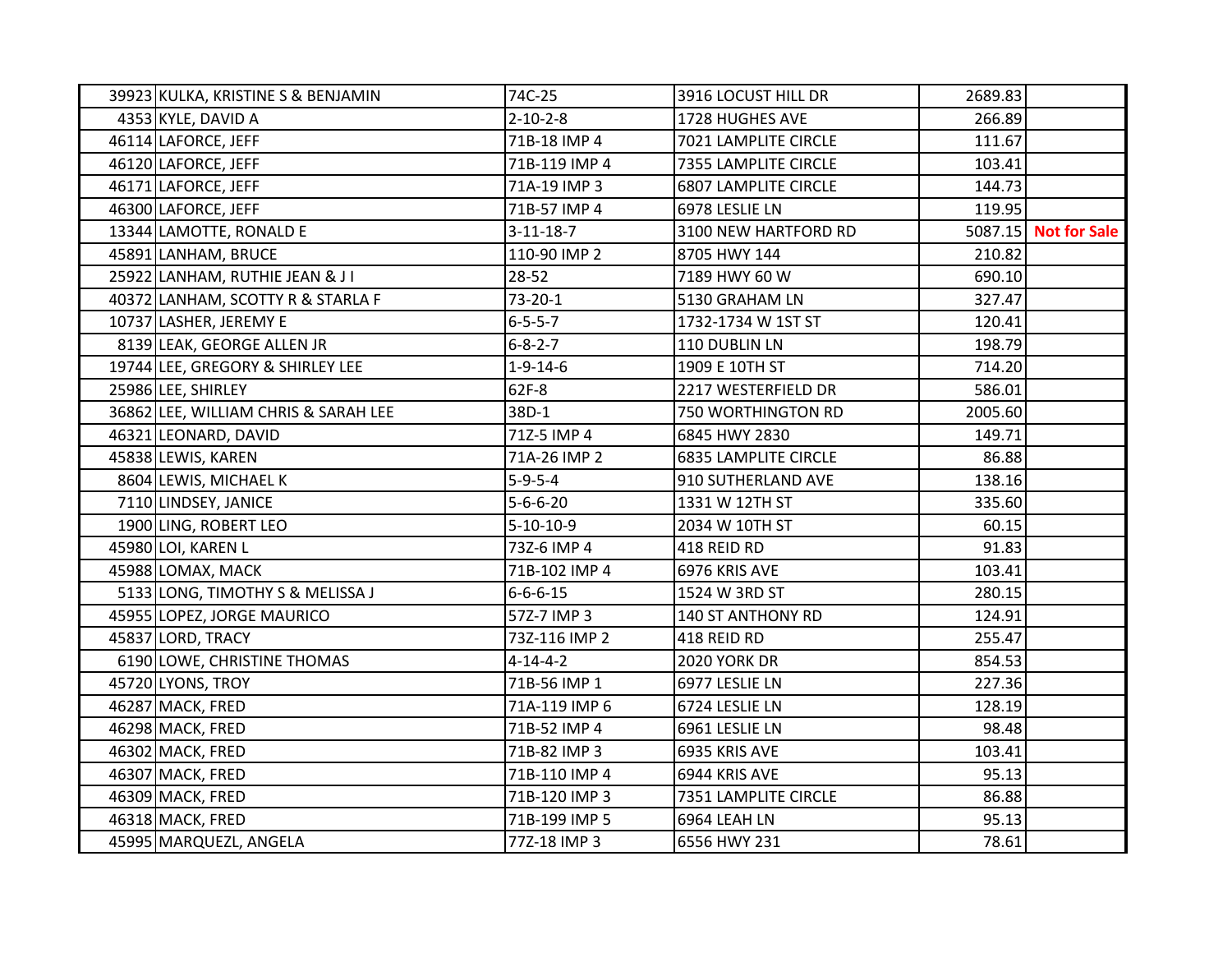| 3698 MATTHIS, SAM                      | $1 - 7 - 12 - 19$ | 701-705 BRECKENRIDGE ST  | 596.55  |                    |
|----------------------------------------|-------------------|--------------------------|---------|--------------------|
| 3953 MATTHIS, SAMUEL L                 | $1 - 7 - 12 - 17$ | 709 BRECKENRIDGE ST      | 131.25  |                    |
| 26189 MATTHIS, SAMUEL L & CYNTHIA JEAN | 75J-20            | 3705 SAND ROCK TRAIL     | 4096.24 |                    |
| 46349 MATTINGLY, CHRISSIE              | 73Z-71 IMP 2      | 418 REID RD              | 288.51  |                    |
| 45901 MAUGHERMAN, SCOTTIE              | 73Z-57 IMP 2      | 418 REID RD              | 90.18   |                    |
| 46121 MAY, TAMMY & NORMAN HOYT         | 71B-83 IMP 6      | 6939 KRIS AVE            | 153.01  |                    |
| 46117 MAYA, ALBERTO                    | 71B-81 IMP 5      | 6931 KRIS AVE            | 91.83   |                    |
| 46295 MAYORGA, LEO                     | 71B-41 IMP 4      | 6917 LESLIE LN           | 86.88   |                    |
| 11144 MAYS, ROBERT                     | $6 - 12 - 3 - 16$ | 2737 W 6TH ST            | 204.79  |                    |
| 46328 MCCARTY, KENNETH                 | 97Z-55 IMP 3      | 8400 HWY 405 LOT 55      | 243.87  |                    |
| 26590 MCCARTY, LARRY & LARRY JR        | 107-34-1          | 1711 GOBLER FORD RD      | 78.61   |                    |
| 45871 MCCORMICK, MICHAEL               | 77Z-25 IMP 2      | 6556 HWY 231             | 202.57  |                    |
| 26624 MCDANIEL, LARRY B & BRENDA       | 120-41            | 8679 JACK HINTON RD      | 410.81  |                    |
| 26651 MCFADDEN, DOUGLAS J SR           | 11-86             | 190 MURPHY RD            | 1280.13 |                    |
| 35535 MCFADDEN, DOUGLAS SR             | 37A-36            | 171 BOOTH FIELD RD       | 3119.51 |                    |
| 19528 MCFARLAND, GREGORY WAYNE         | $6 - 18 - 2 - 2$  | 918 DEER HAVEN DR        | 790.23  |                    |
| 2264 MCINTIRE, LOIS J                  | $2 - 8 - 5 - 2$   | 1915 E 17TH ST           | 253.62  |                    |
| 26665 MCKAY, DANIEL                    | $26 - 29$         | 5440 HWY 554             | 112.63  |                    |
| 33455 MCKENZIE, JOHN P & AMY           | 93A-15A           | 4132 HWY 764             | 340.88  |                    |
| 9298 MCKNIGHT, ROBERT R                | 3-10-4-39         | 218 LEGION BLVD W        | 542.31  |                    |
| 10670 MCLAUGHLIN, TERRI M              | $5 - 10 - 16 - 4$ | 2217 LANCASTER AVE       | 327.17  |                    |
| 40732 MCMANAWAY, CHELSEA               | 76-75             | 6533 HARMONY DR          | 1137.98 |                    |
| 19593 MCMILLEN, SCOTT & WENDY          | $6 - 24 - 1 - 1$  | 290 FERN HILL DR         | 4864.05 |                    |
| 10611 MEANS, LISA D                    | $3 - 13 - 9 - 2$  | 2605 VICTORY CT E        | 271.08  |                    |
| 36986 MELANDER, BETTY KAY              | 65-19-1           | <b>BURTON RD</b>         | 195.25  |                    |
| 37712 MELANDER, MARK & BETTY MELANDER  | 65-19             | 2617 BURTON RD           | 1321.41 |                    |
| 3723 MELTON, MARGARET L                | $6 - 8 - 6 - 4$   | 2019 W 1ST ST            |         | 78.23 Not for Sale |
| 26290 MERCER, CASEY W                  | 90-109            | 6303 HWY 762             | 169.52  |                    |
| 26291 MERCER, LARRY C & DEBBY          | 103-97            | 8374 TEXAS GAS RD        | 1021.97 |                    |
| 46146 MERCER, LARRY C & DEBBY          | 103-97 IMP 1      | 8392 TEXAS GAS RD        | 491.78  |                    |
| 34533 MERIDETH, NATHAN B               | $107 - 12 - 1$    | 1397 CHESTNUT GROVE RD S | 1761.04 |                    |
| 45983 MESERVE, CRYSTAL                 | 73Z-50 IMP 2      | 418 REID RD              | 83.61   |                    |
| 46038 MEZA, JULIANNA                   | 73Z-56 IMP 4      | 418 REID RD              | 288.51  |                    |
| 45834 MICHIE, STANLEY                  | 41Z-7 IMP 2       | <b>4040 PARK DR</b>      | 242.26  |                    |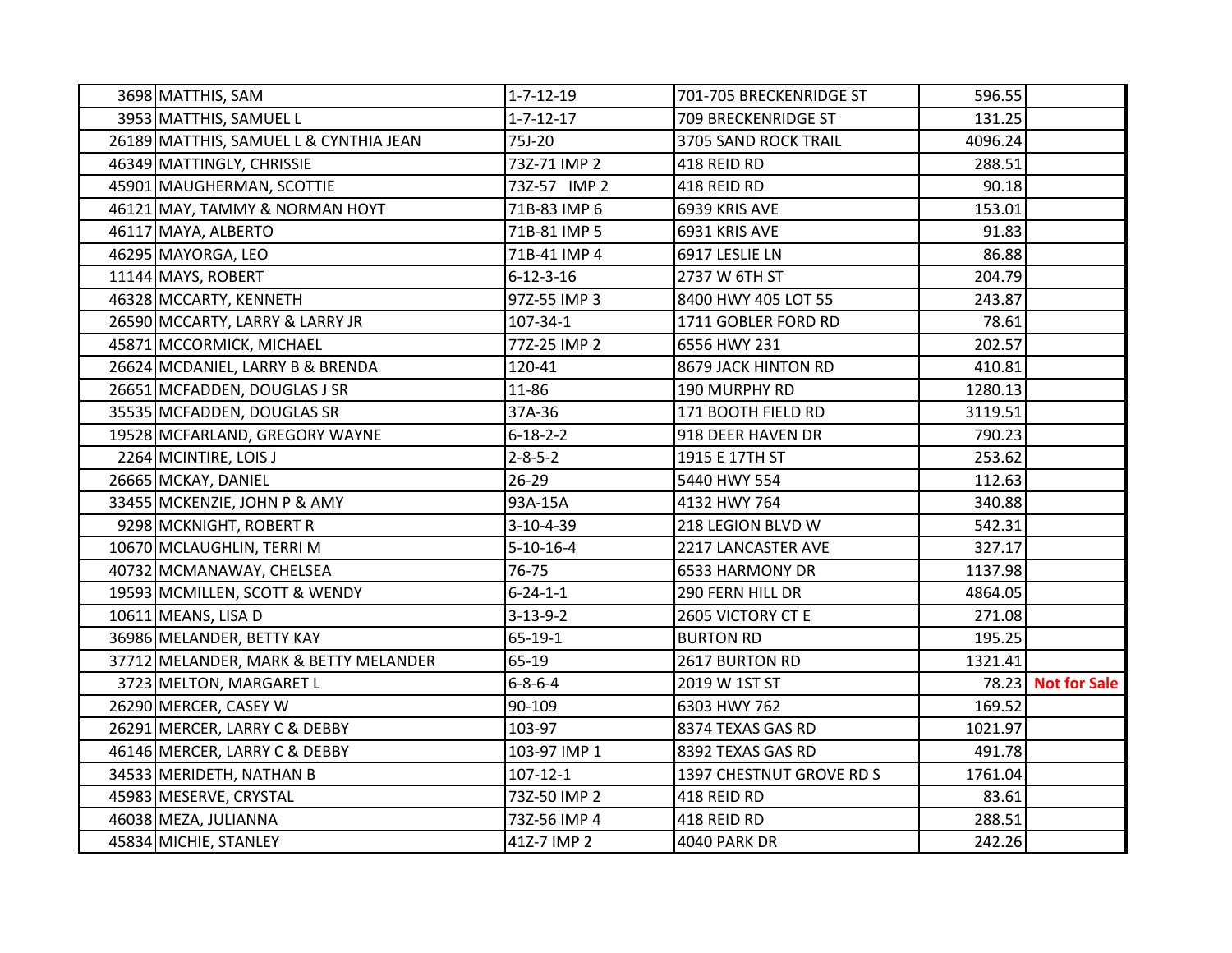| 46219 MILES, JAMIE                        | 73Z-117 IMP 2      | 418 REID RD             | 143.10  |                     |
|-------------------------------------------|--------------------|-------------------------|---------|---------------------|
| 42249 MILES, VICKI L                      | 74-81              | 3212 PLEASANT VALLEY RD | 2395.66 |                     |
| 26346 MILLAY, GREGORY ALLEN               | $12 - 16$          | 1590 FOGLE RD           | 450.47  |                     |
| 45589 MILLAY, MARTIN                      | 71A-131 IMP 1      | 6776 LESLIE LN          | 186.04  |                     |
| 7048 MILLER, BALAEA                       | $3 - 1 - 2 - 8$    | 101 E 19TH ST           | 662.87  |                     |
| 5323 MILLER, DUDLEY                       | $5 - 4 - 5 - 9$    | 604 ELM ST              | 195.17  |                     |
| 2083 MILLER, DUDLEY MAE & BENITA J        | $5 - 13 - 12 - 17$ | 901 GARDENSIDE DR       | 290.38  |                     |
| 2089 MILLER, GEORGE K & JUNE TRUST        | $5 - 13 - 13 - 1$  | 2700 CRAVENS AVE        | 451.33  |                     |
| 46221 MILLER, JAMES                       | 73Z-138 IMP 3      | 418 REID RD             | 189.37  |                     |
| 31638 MILLER, WENDELL ANTHONY             | 73H-154            | 1940 SAN ANITA CIRCLE   | 169.52  |                     |
| 21865 MITCHELL RENTALS LLC                | 4-20-19-47         | 2239 TAMARACK RD        | 1099.31 |                     |
| 46124 MITCHIE, STANLEY                    | 41Z-11 IMP 3       | 4040 PARK DR LOT 11     | 93.50   |                     |
| 46310 MOORE, ELIZABETH                    | 71B-123 IMP 5      | 7339 LAMPLITE CIRCLE    | 243.87  |                     |
| 41592 MOORMAN, ROBERT G & WHITNEY B       | 64A-188            | 2252 FLOWERETTE CT      | 3489.56 |                     |
| 2146 MOORMAN, SALLYE F                    | $5 - 10 - 11 - 5$  | 2519 W 8TH ST           | 336.80  |                     |
| 46188 MORENO, MARGARIA                    | 71B-116 IMP 4      | 6920 KRIS AVE           | 161.25  |                     |
| 46260 MORLES, GEMIMA                      | 41Z-24 IMP 5       | <b>4040 PARK DR</b>     | 95.13   |                     |
| 11608 MORRIS, CLINTON M & KEELEY M GADDIS | $6 - 5 - 6 - 30$   | 1633 W 1ST ST           | 421.19  |                     |
| 6068 MORRIS, STEPHEN & VALERIE L          | $6 - 6 - 1 - 3$    | 1613 W 3RD ST           |         | 385.61 Not for Sale |
| 46348 MOSS, JESSIE                        | 73Z-65 IMP 8       | 418 REID RD             | 126.58  |                     |
| 32574 MUNDAY, JANICE                      | 73H-88             | 5400 GULF STREAM CT     | 326.51  |                     |
| 46340 MURLIN BAIRD ESTATE                 | 73Z-94 IMP 1       | 418 REID RD             | 559.55  |                     |
| 2202 MYERS, JACK ENTERPRISES INC          | $2 - 4 - 11 - 22$  | 1217 SWEENEY ST         | 317.52  |                     |
| 2203 MYERS, JACK ENTERPRISES INC          | $2 - 4 - 6 - 8$    | 521 PARRISH AVE E       | 327.17  |                     |
| 45666 MYERS, KURT                         | 103-6 IMP 3        | 7184 HWY 762            | 904.97  |                     |
| 46016 NAFRADY, JOHN                       | 129-38 IMP 1       | 10929 HWY 764           | 194.30  |                     |
| 3601 NELSON, JOSEPH & GENEVA              | $2 - 9 - 2 - 3A$   | 1412 LEITCHFIELD RD     | 60.15   |                     |
| 2298 NELSON, JOSEPH Q & GENEVA L          | $2 - 9 - 2 - 3$    | 1408 LEITCHFIELD RD     |         | 60.15 Not for Sale  |
| 26745 NEWTON, ARTHUR JR & ANN             | 85-20              | 7755 HWY 2830           | 283.55  |                     |
| 2360 OOST, BRADLEY                        | $6 - 6 - 6 - 10$   | 1542 W 3RD ST           | 284.96  |                     |
| 6192 OOST, BRADLEY R &                    | $1 - 3 - 2 - 20$   | 603 ST ANN ST           | 271.08  |                     |
| 26868 OWENS, JOANNA M                     | 76-111             | 5516 MILLERS MILL RD    | 516.58  |                     |
| 8098 PARIS, ERICA                         | $1 - 9 - 5 - 3$    | 418 BIRKHEAD AVE        | 413.31  |                     |
| 30339 PARKER, SHEILA BURKS                | 59A-56             | 401 SKINNER LN          | 691.76  |                     |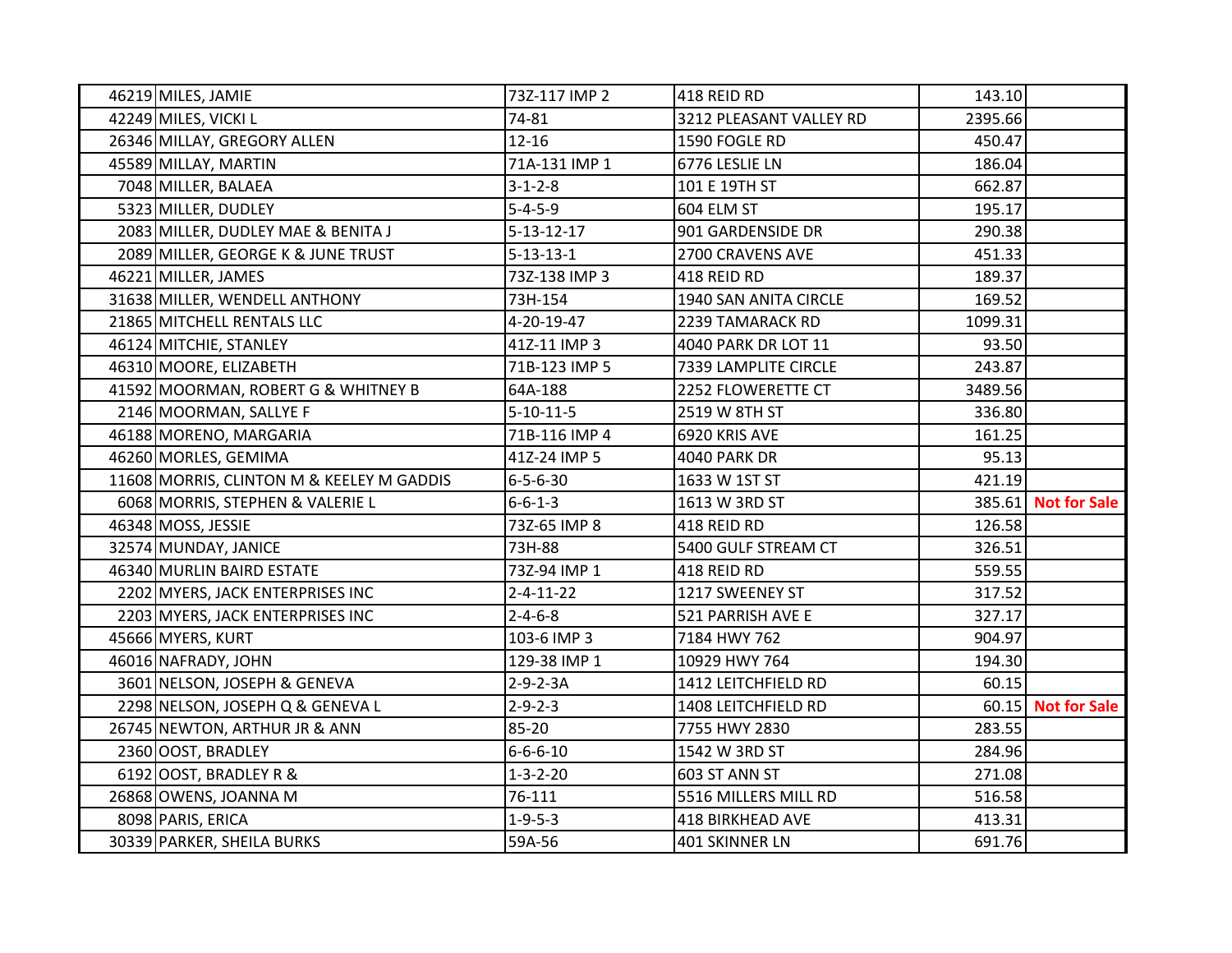| 46191 PARKER, VICKI                       | 71B-182 IMP 3     | 6967 LEAH LN                | 86.88   |                     |
|-------------------------------------------|-------------------|-----------------------------|---------|---------------------|
| 6756 PARKS, JAMES                         | $5 - 11 - 6 - 8$  | <b>528 POINDEXTER ST</b>    | 262.08  |                     |
| 7763 PATE, MARY NANCY                     | $4 - 16 - 6 - 14$ | 612 BOOTH AVE               |         | 371.12 Not for Sale |
| 4927 PAYNE, ALLEN                         | $1 - 4 - 1 - 28$  | 306-308 E 5TH ST            | 228.90  |                     |
| 2460 PAYNE, CHARLES B & MARGARET M        | $6 - 5 - 2 - 2$   | 110 ORCHARD ST              | 90.26   |                     |
| 2473 PAYNE, MARY E                        | 4-12-8-34         | 2527 CHRISTIE PL            | 525.46  |                     |
| 45758 PAYNE, RANDY & MELINDA              | 96-81-2 IMP 1     | 10651 KELLY CEMETERY RD     | 64.71   |                     |
| 33749 PAYNE, STEVE R & KAREN              | $92 - 2$          | 8122 HWY 231                | 277.90  |                     |
| 37319 PEARL, JOSEPH H JR & CYNTHIA J GRAY | 62B-104           | 1930 MONARCH AVE            | 761.19  |                     |
| 34689 PEAY, DAVID A & MISTY               | 73H-131           | 5401 AQUEDUCT CT            | 78.61   |                     |
| 46279 PEECH, BLAKE                        | 71A-58 IMP 3      | <b>6812 LAMPLITE CIRCLE</b> | 119.95  |                     |
| 29298 PENTACOST, MICHAEL & JENNIFER       | 103-12            | 7270 HWY 762                | 1436.53 |                     |
| 37334 PERRY, JAMES SYLVESTER JR           | 84A-37            | 9249 KELLY CEMETERY RD      | 639.18  |                     |
| 2499 PETTREY, TRACY                       | $2 - 5 - 9 - 16$  | 1101 HALL ST                | 60.15   |                     |
| 8692 PIERCE, PHYLLIS GAIL & CLIFTON R     | $6 - 11 - 4 - 9$  | 2409 W 5TH ST               | 120.41  |                     |
| 15129 POINTER, WAYNE H                    | $6 - 18 - 2 - 3$  | 910 DEER HAVEN DR           | 302.69  |                     |
| 2537 PORTER, AMANDA GIBSON                | $1 - 7 - 11 - 9$  | 725 HATHAWAY ST             | 78.23   |                     |
| 2538 PORTER, AMANDA GIBSON                | $2 - 5 - 4 - 24A$ | 1007 HALL ST                | 63.17   |                     |
| 31434 PORTER, CHARLES E & LINDA K         | $33-10$           | 5031 WINDY HOLLOW RD        | 228.32  |                     |
| 27196 POTTS, TIMOTHY K                    | 83-14             | 10711 HWY 334               | 3458.83 |                     |
| 4257 PRATHER, ROBERT D                    | $1 - 1 - 7 - 20$  | 112 W 2ND ST                | 952.17  |                     |
| 34365 QUINN, DARLENE S & THOMAS           | 73B-47            | 4918 GRANDVIEW DR           | 657.19  |                     |
| 2600 QUINN, THOMAS M & DARLENE C          | $3 - 7 - 5 - 75$  | 601 E 26TH ST               | 395.86  |                     |
| 46189 RAMIREZ, AUTION                     | 71B-122 IMP 3     | 7343 LAMPLITE CIRCLE        | 128.19  |                     |
| 42701 RECOMMENDED MANAGEMENT LLC          | 86A-1             | 6340 WATERFIELD DR          | 228.32  |                     |
| 42702 RECOMMENDED MANAGEMENT LLC          | 86A-1C            | 6330 WATERFIELD DR          | 228.32  |                     |
| 42703 RECOMMENDED MANAGEMENT LLC          | 86A-1D            | 6320 WATERFIELD DR          | 228.32  |                     |
| 19706 RECOMMENDED MANAGEMENT TEAM LLC     | $6 - 18 - 3 - 5$  | 4130 HARBOR HILLS TRACE     | 228.32  |                     |
| 37652 RECOMMENDED MANAGEMENT TEAM LLC     | 61A-141-6         | 300 CINDERELLA DR           | 129.17  |                     |
| 41879 RECOMMENDED MANAGEMENT TEAM LLC     | 86A-1A            | <b>HWY 405</b>              | 410.13  |                     |
| 42400 RECOMMENDED MANAGEMENT TEAM LLC     | 62H-8             | 2834 WIMSATT CT             | 294.44  |                     |
| 4886 RENFROW, CHARLOTTE EVONNE            | $5 - 3 - 6 - 14$  | 904 W 11TH ST               | 63.17   |                     |
| 2665 RENFROW, JEANIE                      | $5 - 3 - 6 - 15$  | 902 W 11TH ST               | 102.34  |                     |
| 4396 RENFROW, ROBERT CARL                 | $2 - 8 - 9 - 3$   | 1708 ALEXANDER AVE          |         | 94.49 Not for Sale  |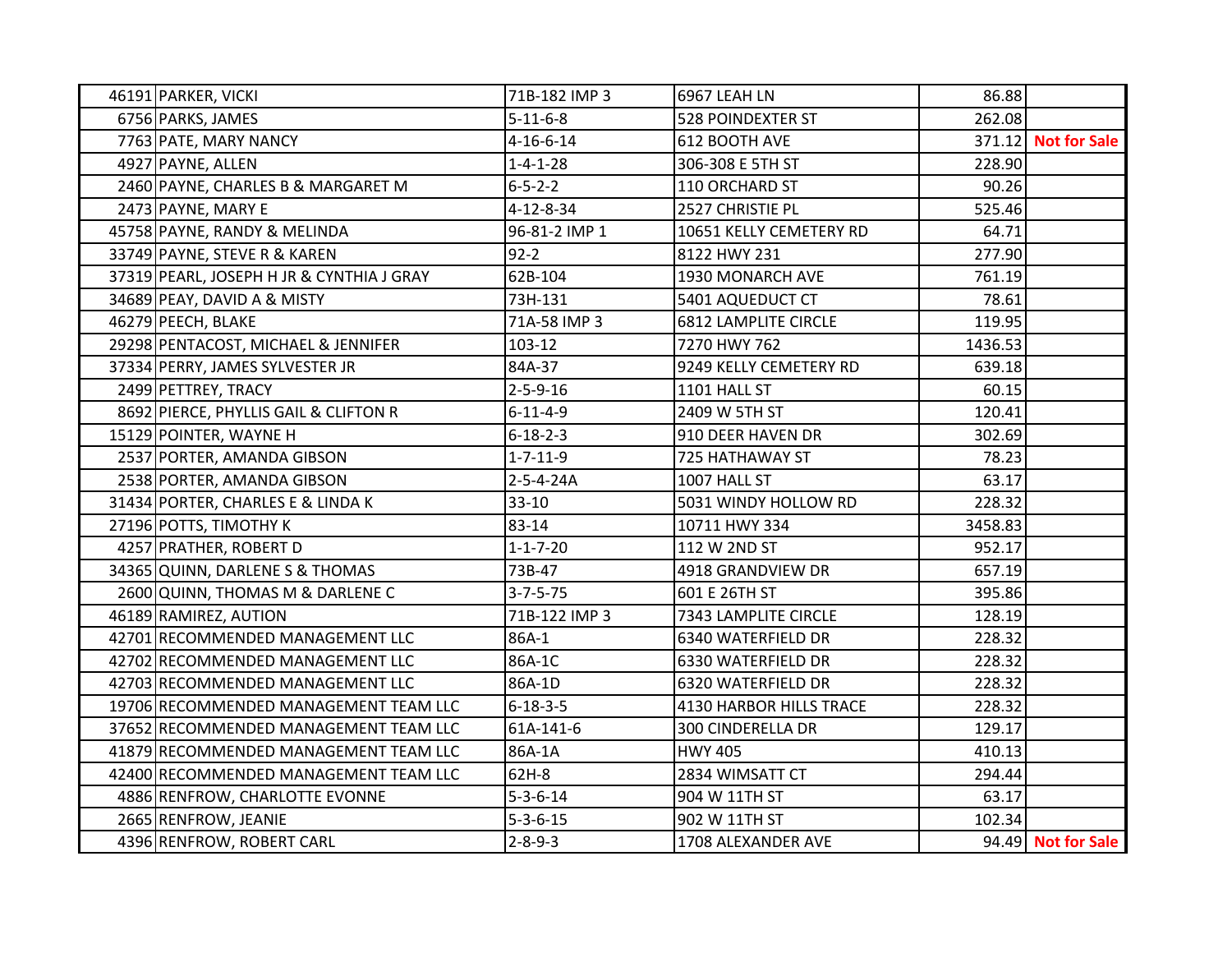| 13977 REVLETT, FRANK M & ANITA S      | $1-9-19-3$        | 2014 E 10TH ST            | 988.56  |                     |
|---------------------------------------|-------------------|---------------------------|---------|---------------------|
| 41433 REYNOLDS, DARLENE JOY           | 73F-3             | 1909 REID RD              | 483.53  |                     |
| 2673 REYNOLDS, J W & GLADYS           | $5 - 6 - 1 - 7$   | 1435 W 9TH ST             | 81.25   |                     |
| 13982 REYNOLDS, MARVIN E JR & KAREN A | $6 - 14 - 13 - 5$ | 708-710 DEER TRAIL        | 1205.03 |                     |
| 45601 RHODES, TAMMY L & STEVE         | 120-17 IMP 2      | 6755 AULL RD              | 463.71  |                     |
| 27394 RICHARDS, CATALINA              | $92 - 6$          | RED HILL MAXWELL RD       | 112.63  |                     |
| 46086 RICHARDS, JONATHAN              | 73Y-12 IMP 3      | 5114 HWY 144              | 103.41  |                     |
| 27404 RICHMOND, EW                    | 86A-4A            | <b>WRIGHTS LANDING RD</b> | 360.54  |                     |
| 2702 RIDINGS, MARY L                  | $6 - 5 - 7 - 15$  | 1532 HERR AVE             | 168.62  |                     |
| 46350 ROBBINS, ROGER                  | 73Z-74 IMP 3      | 418 REID RD               | 86.88   |                     |
| 46297 ROBERSON, ASHLEY                | 71B-50 IMP 3      | 6953 LESLIE LN            | 243.87  |                     |
| 38376 ROBERT, MARY SPOA TRUST         | $55-9-5$          | 110 CARLTON DR            | 6612.58 |                     |
| 27463 ROBERTS, CLARENCE D & JEAN      | 38E-13            | 5310 ASHLAND AVE          |         | 875.19 Not for Sale |
| 31917 ROBERTS, JEREMIAH D & VALARIE M | 73H-89            | 2211 ARLINGTON PK DR      | 328.15  |                     |
| 10112 ROBERTS, KIMBERLY               | $4 - 6 - 2 - 39$  | 1000 PARRISH AVE W        | 639.35  |                     |
| 2740 ROBINSON, HUBERT T JR & DAVITA L | $5 - 13 - 1 - 1$  | 3010 CRAVENS AVE          | 398.27  |                     |
| 38377 ROBY, MARY SPOA TRUST           | $55-9-4$          | 234 CARLTON DR            | 5776.32 |                     |
| 42131 RODGERS, KRISTY C & DAVID A     | $56 - 42 - 1$     | 385 HILL BRIDGE RD        | 3094.74 |                     |
| 46324 ROGERS, GARY                    | 97Z-22 IMP 4      | 8400 HWY 405              | 288.51  |                     |
| 11823 ROSECRANS, KENNETH LIFE ESTATE  | $5 - 11 - 18 - 1$ | 702 POINDEXTER ST         |         | 84.24 Not for Sale  |
| 15353 ROSS, CLINT & NANNIE BETHEL     | $3 - 18 - 1 - 3$  | 1925 GUNSTON PL           | 639.83  |                     |
| 46355 ROSS, HARLAN                    | 73Z-108 IMP 3     | 418 REID RD               | 224.03  |                     |
| 45637 RUDISELL, BRIAN                 | 85-9 IMP 3        | 7848 HWY 2830             | 574.42  |                     |
| 46092 RUE, DAVID                      | 73Z-67 IMP 4      | 418 REID RD               | 126.58  |                     |
| 3993 RUNYON, JO NELL                  | $2 - 5 - 4 - 11$  | 1002 JACKSON ST           |         | 60.15 Not for Sale  |
| 6313 RUNYON, JO NELL                  | $2 - 5 - 4 - 12$  | 1006 JACKSON ST           |         | 60.15 Not for Sale  |
| 29763 RUSSELL, DANIEL LYNN            | 87-51             | 2450 SOUTH HAMPTON RD     | 3142.64 |                     |
| 6980 R3 PROPERTIES LLC                | $5-10-15-7A$      | 2630 LANCASTER AVE        | 285.57  |                     |
| 2790 SAMPSON COAL COMPANY INC         | $5 - 4 - 12 - 14$ | 1108 W 8TH ST             | 69.19   |                     |
| 7770 SAMPSON, ERNIE                   | $1 - 9 - 11 - 18$ | 1734 MCCULLOCH AVE        | 306.68  |                     |
| 7781 SAMPSON, ERNIE                   | $6 - 8 - 2 - 30$  | 53 GILMOUR CT             | 242.78  |                     |
| 7782 SAMPSON, ERNIE                   | $6 - 9 - 2 - 24$  | 1702 LOCK AVE             | 213.25  |                     |
| 7809 SAMPSON, ERNIE                   | $5 - 4 - 12 - 5$  | 1111 W 9TH ST             | 240.97  |                     |
| 36306 SAMPSON, ERNIE                  | $20 - 12 - 1$     | 620 HWY 1554              | 982.31  |                     |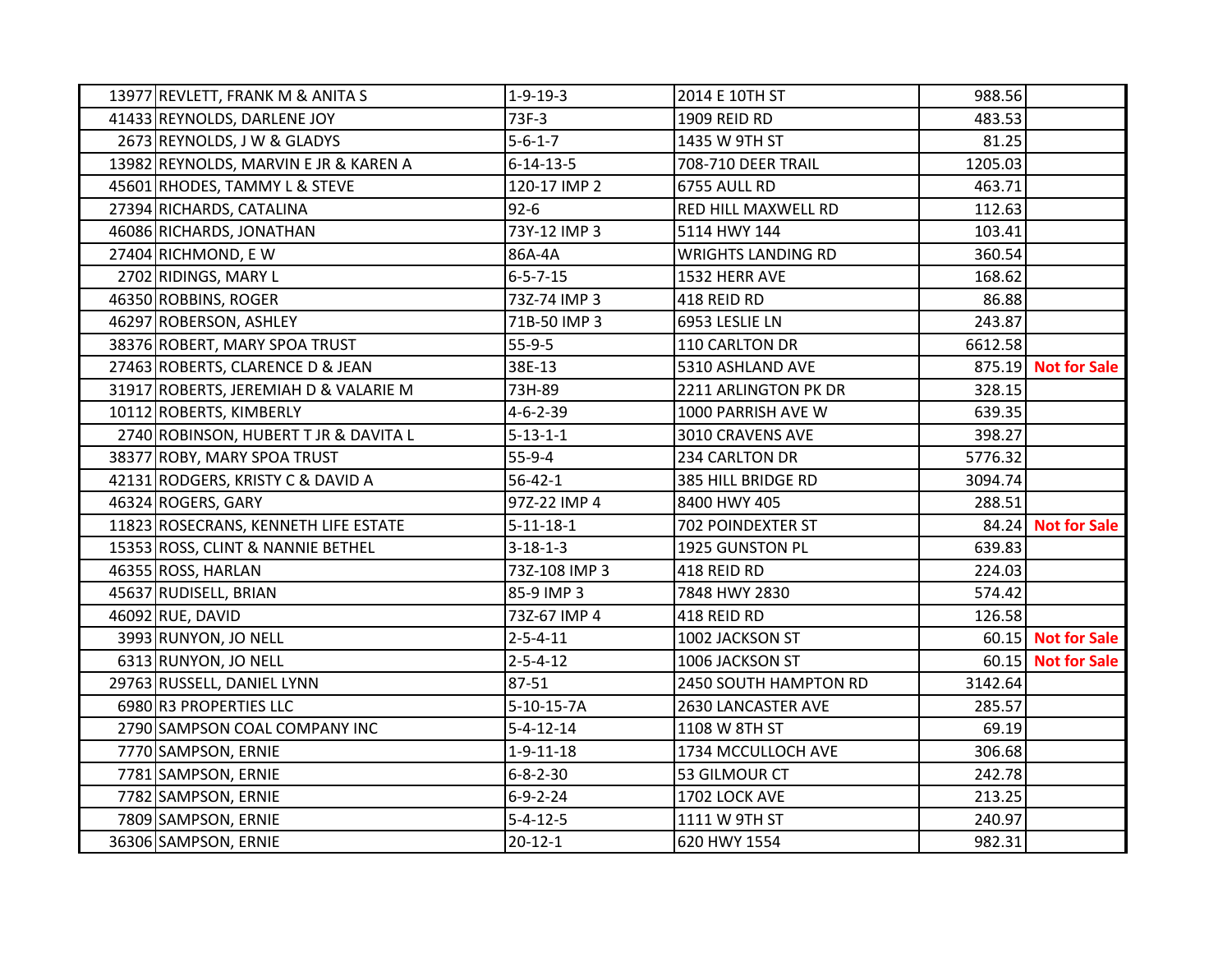| 27633 SAMPSON, ERNIE & MARTHA           | 28-60             | <b>OAKFORD RD</b>           | 200.23 |                     |
|-----------------------------------------|-------------------|-----------------------------|--------|---------------------|
| 2792 SAMPSON, ROY COAL CO INC           | $5 - 4 - 12 - 8$  | 811 PLUM ST                 | 176.49 |                     |
| 7778 SAMPSON, ROY ERNEST                | $5 - 6 - 3 - 3$   | 922 HICKMAN AVE             | 150.55 |                     |
| 46203 SCHARTUNG, BRANDON                | 71Z-12 IMP 2      | 6845 HWY 2830               | 119.95 |                     |
| 45912 SCHOLZ, GARY & KIMERLY            | 71B-74 IMP 3      | 7379 LAMPLITE CIRCLE        | 111.67 |                     |
| 46352 SEATON, DANIELLE                  | 73Z-78 IMP 5      | 418 REID RD                 | 88.52  |                     |
| 46091 SEBREE, WILLIAM                   | 73Z-63 IMP 5      | 418 REID RD                 | 90.18  |                     |
| 42739 SECRETARY OF HOUSING & URBAN DEV  | 73E-42            | 5315 WEBSTER LN             | 286.86 |                     |
| 21555 SHADRICK, ERNEST & MAGGIE         | $1 - 9 - 12 - 1$  | 2027 HUGHES AVE             | 815.03 |                     |
| 46305 SHADWICK, MICHAEL                 | 71B-93 IMP 3      | 6979 KRIS AVE               | 285.20 |                     |
| 4493 SHAUNTEE, MARY HELEN               | $5 - 10 - 4 - 5$  | 2015 W 9TH ST               | 257.83 |                     |
| 8079 SHEPHERD, JAMES R                  | $1 - 8 - 3 - 2$   | 512 MONTGOMERY AVE          | 54.72  |                     |
| 45993 SHIREL, KENNEY                    | 71B-209 IMP 2     | 6924 LEAH LN                | 243.87 |                     |
| 46042 SHOUP, MATTHEW A                  | 97Z-48 IMP 3      | 8400 HWY 405                | 202.57 |                     |
| 2870 SHOWN, EVELYN                      | $5 - 1 - 1 - 15$  | 630 CEDAR ST                | 218.68 |                     |
| 2888 SIMPSON, JERRY B SR & CECILIA FAYE | $6 - 10 - 3 - 1$  | 20 RIVER RD                 |        | 138.49 Not for Sale |
| 29811 SINNETT, JAMES & JANICE           | 15A-38            | 7034 HWY 815                | 219.10 |                     |
| 27825 SINNETT, JAMES, JANICE & EMMA     | 15A-39            | <b>HWY 815</b>              | 162.21 |                     |
| 4516 SINNETT, JUDITH G                  | $2 - 7 - 2 - 7$   | 1418 JACKSON ST             | 48.07  |                     |
| 6221 SINNETT, MARY ELIZABETH            | $2 - 7 - 2 - 8$   | 1420 JACKSON ST             | 51.11  |                     |
| 6222 SINNETT, MARY ELIZABETH            | $2 - 7 - 2 - 11$  | 1428 JACKSON ST             | 155.37 |                     |
| 6223 SINNETT, MARY ELIZABETH            | $2 - 9 - 6 - 28$  | 1405 JACKSON ST             | 63.17  |                     |
| 46085 SKIMMERHORN, MARK & ANGELA J      | 73Y-11 IMP 3      | 5114 HWY 144                | 95.13  |                     |
| 2900 SLATON, CHARLES A                  | $5 - 8 - 8 - 4$   | 1811 PARRISH AVE W          | 283.75 |                     |
| 5468 SMITH, CHESTER & REBECCA           | $1 - 5 - 16 - 5$  | 424 BOLIVAR ST              | 60.74  |                     |
| 5471 SMITH, CHESTER & REBECCA           | $2 - 8 - 6 - 18A$ | 1808 E 15TH ST              | 63.17  |                     |
| 5472 SMITH, CHESTER & REBECCA           | $2 - 8 - 6 - 20$  | 1804 E 15TH ST              | 63.17  |                     |
| 27873 SMITH, J C                        | 130-61            | <b>HWY 54</b>               | 97.11  |                     |
| 27874 SMITH, J C                        | 130A0-97          | <b>WALNUT ST</b>            | 525.81 |                     |
| 2920 SMITH, JUNIUS K                    | $6 - 9 - 2 - 7$   | <b>1617 OHIO ST</b>         | 350.65 |                     |
| 9779 SMITH, REBECCA L MARTIN            | $1 - 8 - 7 - 9$   | 720 STONE ST                | 114.39 |                     |
| 27907 SNELSON, JESSIE OLIVER            | 107-33            | <b>GOBLER FORD RD</b>       | 108.70 |                     |
| 45868 SNYDER, MELLISSA                  | 71A-35 IMP 3      | <b>6871 LAMPLITE CIRCLE</b> | 227.36 |                     |
| 2948 SOWDERS, BETTY JEAN                | $1 - 7 - 13 - 6$  | 712 JACKSON ST              | 60.15  |                     |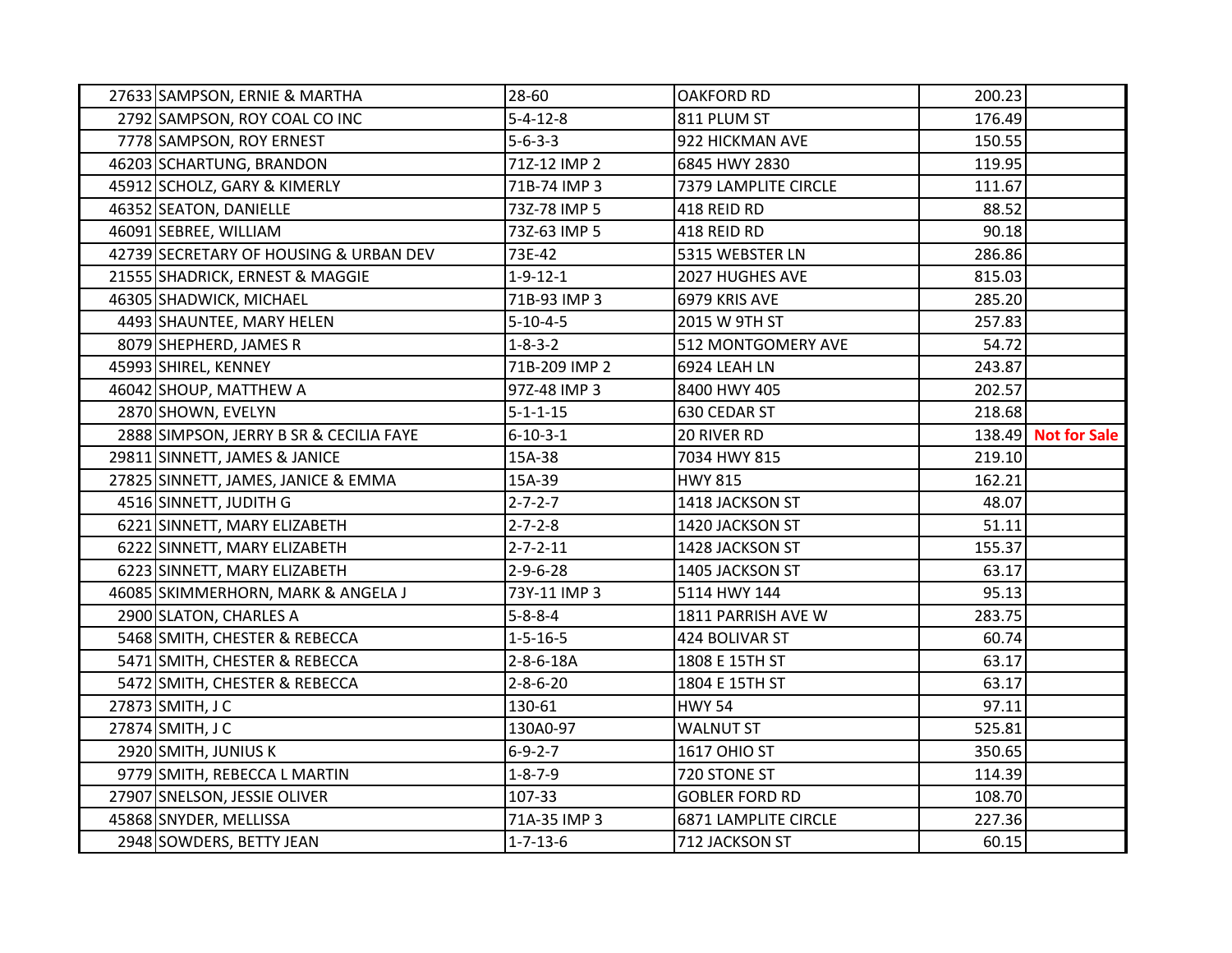| 15804 SPURRIER, SARAH                   | 4-21-4-50          | 4012 GRIFFITH AVE S         |         | 2018.17 Not for Sale      |
|-----------------------------------------|--------------------|-----------------------------|---------|---------------------------|
| 33795 SPURRIER, STEVE                   | 84-57              | 8931 AUBREY RD              | 1071.88 |                           |
| 11177 STALLINGS, CHRISTOPHER A          | 3-12-10-19         | <b>608 STOCKTON DR</b>      | 641.15  |                           |
| 46341 STANLEY, KENDRA NICHOLE           | 73Z-11 IMP 5       | 418 REID RD                 | 91.83   |                           |
| 46353 STAPLETON, LENA                   | 73Z-89 IMP 3       | 418 REID RD                 | 232.32  |                           |
| 33056 STEWART, EDWARD R ESTATE          | 59A-42             | 390 HWY 140 W               | 153.96  |                           |
| 8345 STEWART, KENNETH & MICHELLE        | $3 - 8 - 10 - 10$  | 2602 DAVIESS ST             | 371.12  |                           |
| 10164 STILES, JOHN WAYNE                | $5 - 13 - 1 - 18$  | 1020 PIEDMONT DR            | 391.06  |                           |
| 21014 STILES, JOHN WAYNE                | 4-20-22-18         | 2131 BELMONT DR             | 1099.31 |                           |
| 46014 STINNETT, KEVIN                   | 96-34 IMP 5        | 347 POTTS RD                | 86.88   |                           |
| 2989 STINNETT, MARY LOU                 | $3-10-5-16$        | 3207 JEFFERSON ST           | 372.98  |                           |
| 3012 STRAWN, BERNIE C & JANICE B        | $2 - 1 - 8 - 1$    | 1304 ST ANN ST              | 1005.82 |                           |
| 39699 SUTHERLAND, JAMES JR & AMANDA M   | 73F-46             | 4920 CAMBRIDGE DR           | 1152.83 |                           |
| 3043 SWANK, DONNIE R & CANDYCE G        | $6 - 5 - 2 - 1$    | 104 ORCHARD ST              | 138.49  |                           |
| 18708 SZETELA, TINA M                   | 3-38-9-334         | 2987 SUMMER POINT CT        | 3237.83 |                           |
| 45714 TANNER, MARK                      | 73Z-148 IMP 1      | 418 REID RD                 | 78.61   |                           |
| 29566 TANNER, RONALD & MARGARET A       | $20 - 32$          | 1870 FOGLE RD               | 850.42  |                           |
| 45611 TAPIA, RAFAEL                     | 2-11 IMP 1         | 8142 CURDSVILLE DELAWARE    | 818.99  |                           |
| 46317 TAYLOR, FRONA                     | 71B-181 IMP 4      | 6963 LEAH LN                | 210.82  |                           |
| 10442 TAYLOR, MARY EVELYN               | $5 - 11 - 3 - 31$  | 2227 W 7TH ST               | 209.03  |                           |
| 4611 TAYLOR, MARY K                     | $2 - 6 - 6 - 2$    | 1504 HATHAWAY ST            |         | 63.17 <b>Not for Sale</b> |
| 3087 TAYLOR, NORMA B                    | $4 - 18 - 8 - 4$   | 3521 GRIFFITH AVE S         | 767.74  |                           |
| 7608 TAYLOR, RHONDA E                   | $1 - 3 - 2 - 28$   | 501 ST ANN ST               | 738.21  |                           |
| 14308 TERRY, BRENDA                     | $4 - 24 - 3 - 9$   | 2416 TAMARACK RD            |         | 920.78 Not for Sale       |
| 33124 THE PACIFIC WEST GROUP INC        | 59A-15             | 209 HWY 140 W               | 195.25  |                           |
| 46190 THERBER, TIM                      | 71B-140 IMP 2      | 7077 LAMPLITE CIRCLE        | 128.19  |                           |
| 46186 THOMPSON, AMBER                   | 71B-27 IMP 5       | <b>6968 LAMPLITE CIRCLE</b> | 136.47  |                           |
| 46126 TOMAS, MAGDALENA                  | 41Z-14 IMP 3       | 4040 PARK DR LOT 14         | 96.81   |                           |
| 3155 TOOTERS LAWN MOWERS PARTS & REPAIR | $3-10-2-24$        | 3210 JEFFERSON ST           | 623.72  |                           |
| 28278 TOWERY, JERRY W & RAMONDA B       | 73C-1              | 5840 GRAHAM LN              | 531.46  |                           |
| 28279 TOWERY, JERRY W & RAMONDA B       | 73C-2              | 5830 GRAHAM LN              | 933.06  |                           |
| 5512 TOWERY, MARGARETTE E               | $6 - 10 - 6 - 41$  | 2506 EBACH ST               | 236.77  |                           |
| 19097 TRACY, JOHN D & DERRICK S JONES   | $3 - 17 - 13 - 21$ | 172 HOLMES DR               | 1223.24 |                           |
| 4215 TURNER, JEANNIE F                  | $6 - 5 - 1 - 18$   | 81 WOODFORD AVE             | 335.60  |                           |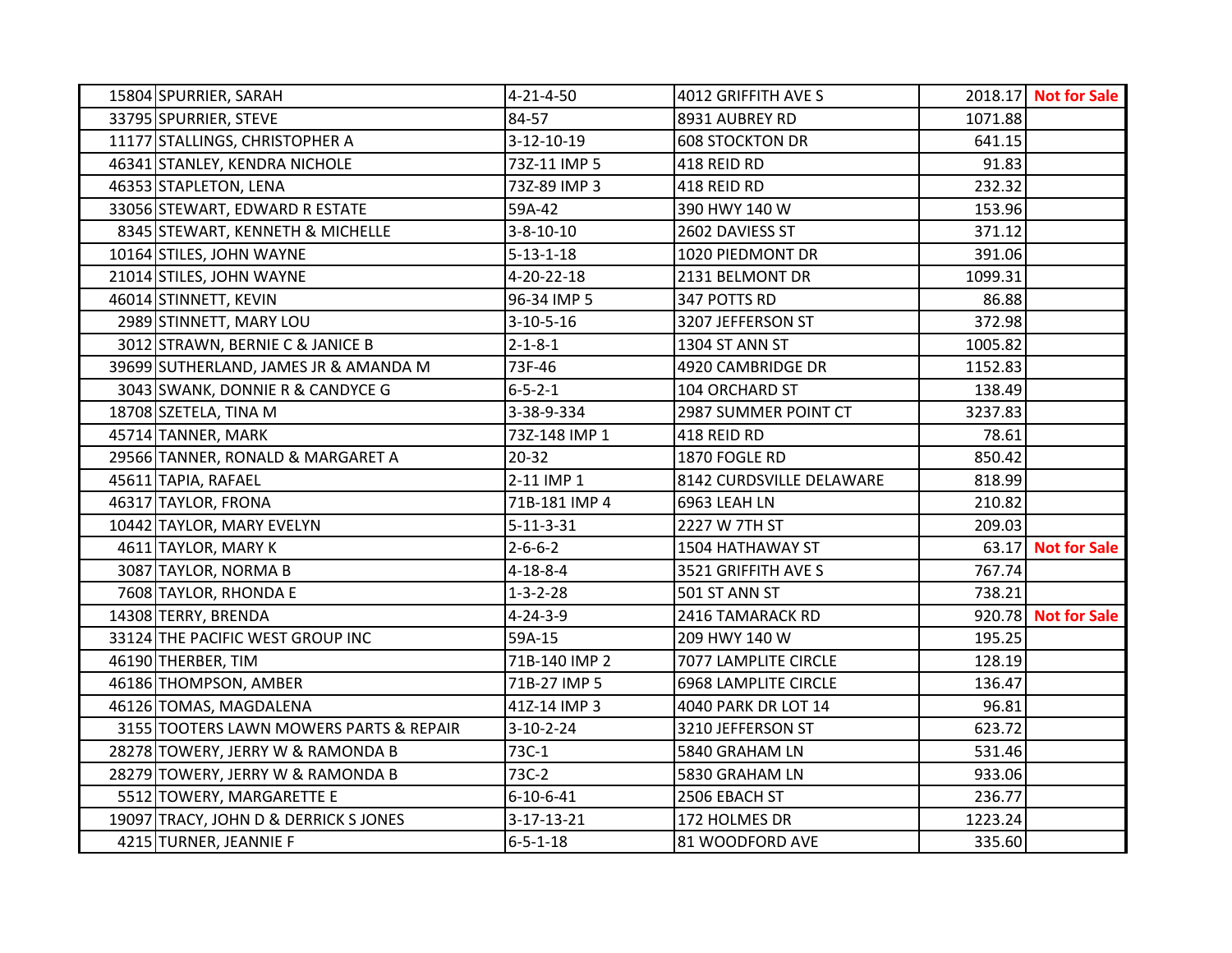| 4728 UNDERHILL, GLENDORA &               | $1 - 8 - 6 - 20$  | 703 STONE ST                   | 325.33  |                     |
|------------------------------------------|-------------------|--------------------------------|---------|---------------------|
| 46028 VANCE, JOSH                        | 71B-12 IMP 2      | 6981 LAMPLITE CIRCLE           | 343.05  |                     |
| 45785 VELCZQUEZ, MARCELINO               | 71A-2 IMP 1       | 6713 LAMPLITE CIRCLE           | 103.41  |                     |
| 14437 WADDELL, MARY C & LULA M           | $4 - 24 - 1 - 6$  | 3835 BUCKLAND SQUARE           | 1074.47 |                     |
| 3699 WALKER, WINFIELD & EDNA             | $5 - 13 - 7 - 40$ | 906 HOLLY AVE                  | 158.41  |                     |
| 39248 WARD, MICHAEL S                    | 79-57             | 2550 HWY 140 E                 | 805.78  |                     |
| 3245 WARD, SUSAN MARIE                   | $5 - 11 - 7 - 8$  | <b>618 POINDEXTER ST</b>       | 90.26   |                     |
| 36393 WARNER, WENDELL JR                 | $26-19$           | 5838 MAY RD                    | 544.68  |                     |
| 45888 WATHEN, JOHN & ANGELA              | 122-67 IMP 4      | 8159 CRISP RD                  | 541.38  |                     |
| 3263 WATKINS, LAURA E                    | $5 - 10 - 11 - 6$ | 2523 W 8TH ST                  |         | 312.69 Not for Sale |
| 41360 WATSON, BRENDA JUNE &              | 62B-74            | 2004 MCCULLOCH AVE             | 409.14  |                     |
| 46351 WATSON, GLENN ESTATE               | 73Z-76 IMP 2      | 418 REID RD                    | 86.88   |                     |
| 6363 WEST SIDE AUTO PARTS INC            | $5 - 10 - 16 - 6$ | 2225 LANCASTER AVE             | 138.49  |                     |
| 6365 WEST SIDE AUTO PARTS INC            | $5 - 10 - 16 - 5$ | 2221 LANCASTER AVE             | 138.49  |                     |
| 46240 WESTENBARGER, DEREK                | 77Z-17 IMP 7      | 6556 HWY 231                   | 111.67  |                     |
| 18741 WESTERFEILD, TW                    | $3 - 11 - 12 - 9$ | 941 DIXIANA DR                 | 2147.08 |                     |
| 8282 WESTERFIELD, STEVE J & JENNIFER M   | $6 - 12 - 2 - 33$ | 2702 W 4TH ST                  | 345.24  |                     |
| 34418 WESTERFIELD, TERRY W & DANA M      | 63A-50            | 1839 FOORS LN                  | 6061.25 |                     |
| 14508 WESTERFIELD, TERRY WAYNE           | $5 - 8 - 1 - 23$  | 1201 BOSLEY RD                 | 2118.96 |                     |
| 7765 WHEATLEY, GELITA                    | $3 - 7 - 5 - 66$  | 600 E 26TH ST                  | 154.80  |                     |
| 45621 WHEELER, NANCY                     | 71A-102 IMP 1     | 6751 LESLIE LN                 | 210.82  |                     |
| 3787 WHITEHOUSE, CHARLES S & MELISSA S   | $3 - 13 - 6 - 3$  | 1549 E 26TH ST                 | 120.41  |                     |
| 29157 WILKEY, TERRY & LINDA              | 33-39-2           | 8545 MILLER MURPHY RD          | 419.06  |                     |
| 30794 WILLENBORG, DEREK BRADLEY          | 125-44-1          | 12586 HWY 951                  | 400.90  |                     |
| 31016 WILLIAMS, LAURIE A & CHRISTOPHER W | $33 - 72 - 8$     | 4906 WINDY HOLLOW RD           | 1318.12 |                     |
| 14557 WILLIAMS, PHILLIP & SHIRLEY        | $3-12-20-4$       | 627 AMHERST DR                 | 1391.81 |                     |
| 28632 WILLIAMS, ROGER                    | $33 - 74 - 7$     | 4750 WINDY HOLLOW RD           | 292.81  |                     |
| 28657 WILSON, JON D                      | 97-67             | 1436 YELVINGTON K'VILLE        | 155.18  |                     |
| 31523 WIMSATT, LISA C                    | $46 - 8$          | <b>RIVER RD</b>                | 620.99  |                     |
| 35304 WIMSATT, ROBERT J & LISA           | 46-13             | 1946 RIVER RD                  | 3327.74 |                     |
| 17235 WIMSATT, ROBERT J & LISA C         | $6 - 22 - 1 - 9A$ | 4490 HARBOR HILLS TRACE        | 46.52   |                     |
| 17236 WIMSATT, ROBERT J & LISA C         | $6 - 22 - 1 - 9B$ | <b>4500 HARBOR HILLS TRACE</b> | 46.52   |                     |
| 3392 WINK, LEONA R                       | $3-10-7-7$        | 3220 DAVIESS ST                | 403.70  |                     |
| 41781 WITT, SHAUN                        | 73H-5             | 1913 KEENLAND PKWY             | 161.25  |                     |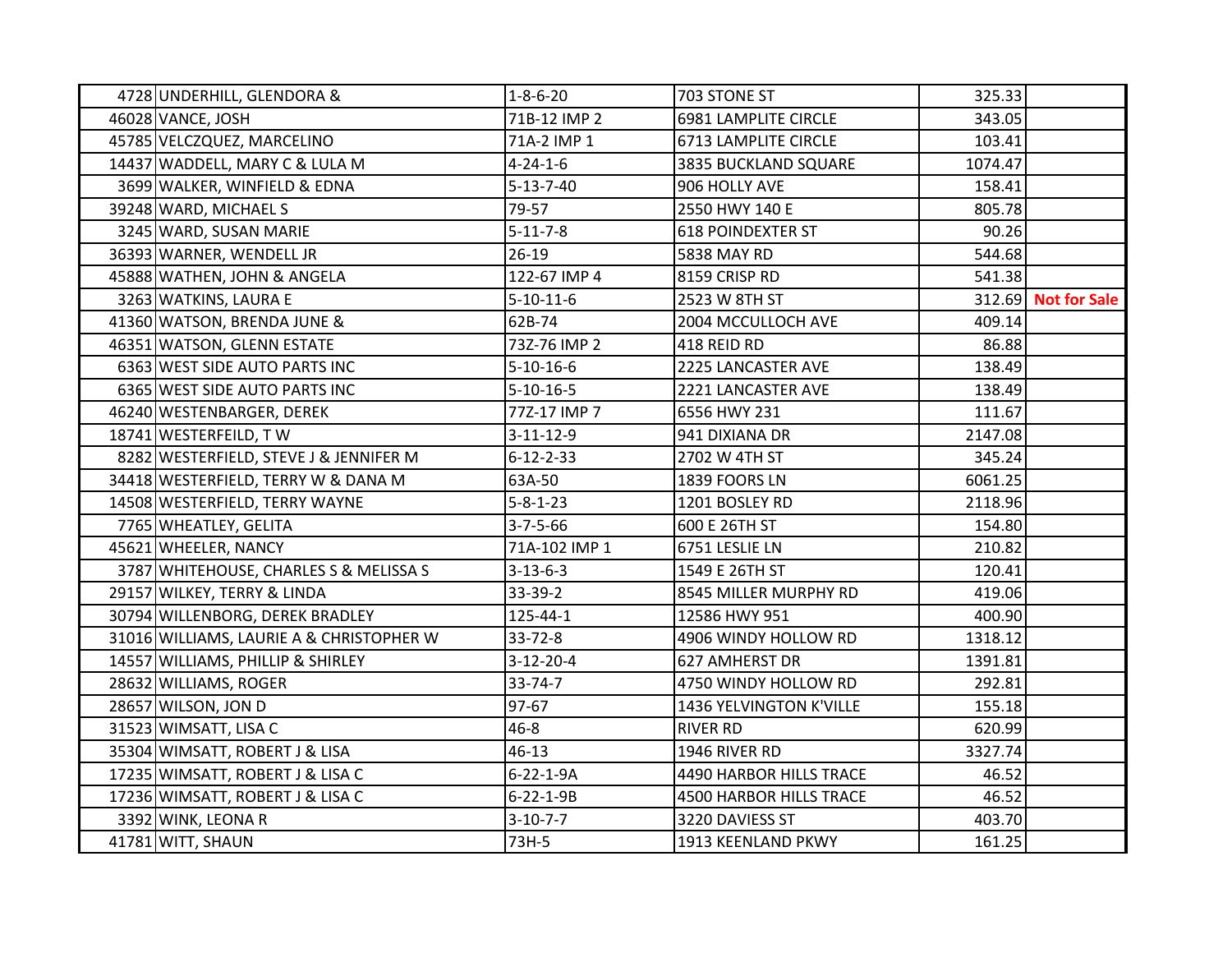| 3405 WOOD, EURIA & SHIRLEY       | $5 - 4 - 3 - 26$  | 505 MAPLE ST               | 54.12   |  |
|----------------------------------|-------------------|----------------------------|---------|--|
| 3411 WOODARD, JAMES M & TERESA B | 5-10-2-7          | 2321 W 9TH ST              | 78.23   |  |
| 3430 WOOLEN, ETHELYN MRS         | $2 - 10 - 5 - 11$ | 1649 GLENDALE AVE          | 192.73  |  |
| 45682 WOOTTON, DAVID             | 127-48 IMP 1      | 11271 HWY 144              | 833.91  |  |
| 35414 WRIGHT, BRENDA             | 15A-2-1           | <b>HWY 56</b>              | 46.52   |  |
| 45959 WRIGHT, BRENDA             | 15A-2 IMP 1       | <b>HWY 815</b>             | 184.38  |  |
| 3438 WRIGHT, DOROTHY             | 5-9-3-24          | 1921 MCGILL ST             | 60.15   |  |
| 45669 YOUNG, GREG                | 40-51 IMP 2       | 3922 KELLER RD             | 409.14  |  |
| 3459 YOUNG, JAMES E & BURMA G    | 4-17-10-4         | 1122 HALIFAX DR            | 936.51  |  |
| 28847 YOUNG, WILLIAM & RUTH      | 38-141            | <b>1327 WORTHINGTON RD</b> | 1567.68 |  |

| 2016 Oil and Gas Bills |                                |                         |                 |                   |  |
|------------------------|--------------------------------|-------------------------|-----------------|-------------------|--|
| Tax Bill #             | <b>Property Owner</b>          | <b>Property Type</b>    | Tax ID          | <b>Amount Due</b> |  |
|                        | 46399 ANCHORED INVESTMENTS LLC | BILL # - 5 OIL          | TAX ID - 635992 | 76.71             |  |
|                        | 46400 ANDERSON JAY             | BILL # - 6 OIL          | TAX ID - 635923 | 263.53            |  |
|                        | 46489 LAST DITCH PETROLEUM LLC | IBILL # - 95 OIL        | TAX ID - 636018 | 47.10             |  |
|                        | 46503 MCNEAL MARTHA PARKER     | <b>BILL # - 109 OIL</b> | TAX ID - 636002 | 68.94             |  |
|                        | 46524 PADGETT ELLEN G          | BILL # - 130 OIL        | TAX ID - 636025 | 48.99             |  |
|                        | 46395 SUSPENSE*                | BILL # - 1 OIL          | TAX ID - 635898 | 492.52            |  |

| Tangible Bills Listed Below are Not for Sale |                                     |                                  |                     |                   |                      |
|----------------------------------------------|-------------------------------------|----------------------------------|---------------------|-------------------|----------------------|
|                                              |                                     | 2016 Tangible Property Tax Bills |                     |                   |                      |
| Tax Bill #                                   | <b>Property Owner</b>               | <b>Property Type</b>             | <b>Address</b>      | <b>Amount Due</b> | <b>Notes</b>         |
|                                              | 43686 AEROPOSTALE INC 489           | <b>TANGIBLE PROPERTY</b>         | 5000 FREDERICA ST   | 2173.46           | <b>Not for Sale</b>  |
|                                              | 43709 ALPHATEK SOLUTIONS LLC        | <b>TANGIBLE PROPERTY</b>         | 2200 E PARRISH AVE  | 1789.42           | <b>Not for Sale</b>  |
|                                              | 42808 B E DESIGNS                   | <b>TANGIBLE PROPERTY</b>         | 315 WASHINGTON AVE  |                   | 1288.79 Not for Sale |
|                                              | 42823 BC ENTERTAINMENT              | <b>TANGIBLE PROPERTY</b>         | 1816 CECILIA CT     |                   | 87.04 Not for Sale   |
|                                              | 42857 BRICK HOUSE PIZZA LLC         | <b>TANGIBLE PROPERTY</b>         | 2410 FREDERICA ST   | 103.31            | <b>Not for Sale</b>  |
|                                              | 42984 DON MARIO RESTAURANT          | <b>TANGIBLE PROPERTY</b>         | 2100 W 2ND ST       |                   | 308.90 Not for Sale  |
|                                              | 43014 ELL BEE TOWING LLC            | <b>TANGIBLE PROPERTY</b>         | 309 E 16TH ST       | 70.12             | <b>Not for Sale</b>  |
|                                              | 43923 ELLENS NEW & USED TREASURES   | <b>TANGIBLE PROPERTY</b>         | 1323 BOSLEY RD      | 77.13             | <b>Not for Sale</b>  |
|                                              | 43025 EVAN TAYLOR LAW OFFICES       | <b>TANGIBLE PROPERTY</b>         | 2207 FREDERICA ST   |                   | 82.40 Not for Sale   |
|                                              | 43959 FIRE MOUNTAIN RESTAURANTS LLC | <b>TANGIBLE PROPERTY</b>         | 4500 FREDERICA ST   |                   | 6289.96 Not for Sale |
|                                              | 44898 GOLFLAND HOBBIES & RECREATION | <b>TANGIBLE PROPERTY</b>         | 1864 OLD CALHOUN RD |                   | 1519.07 Not for Sale |